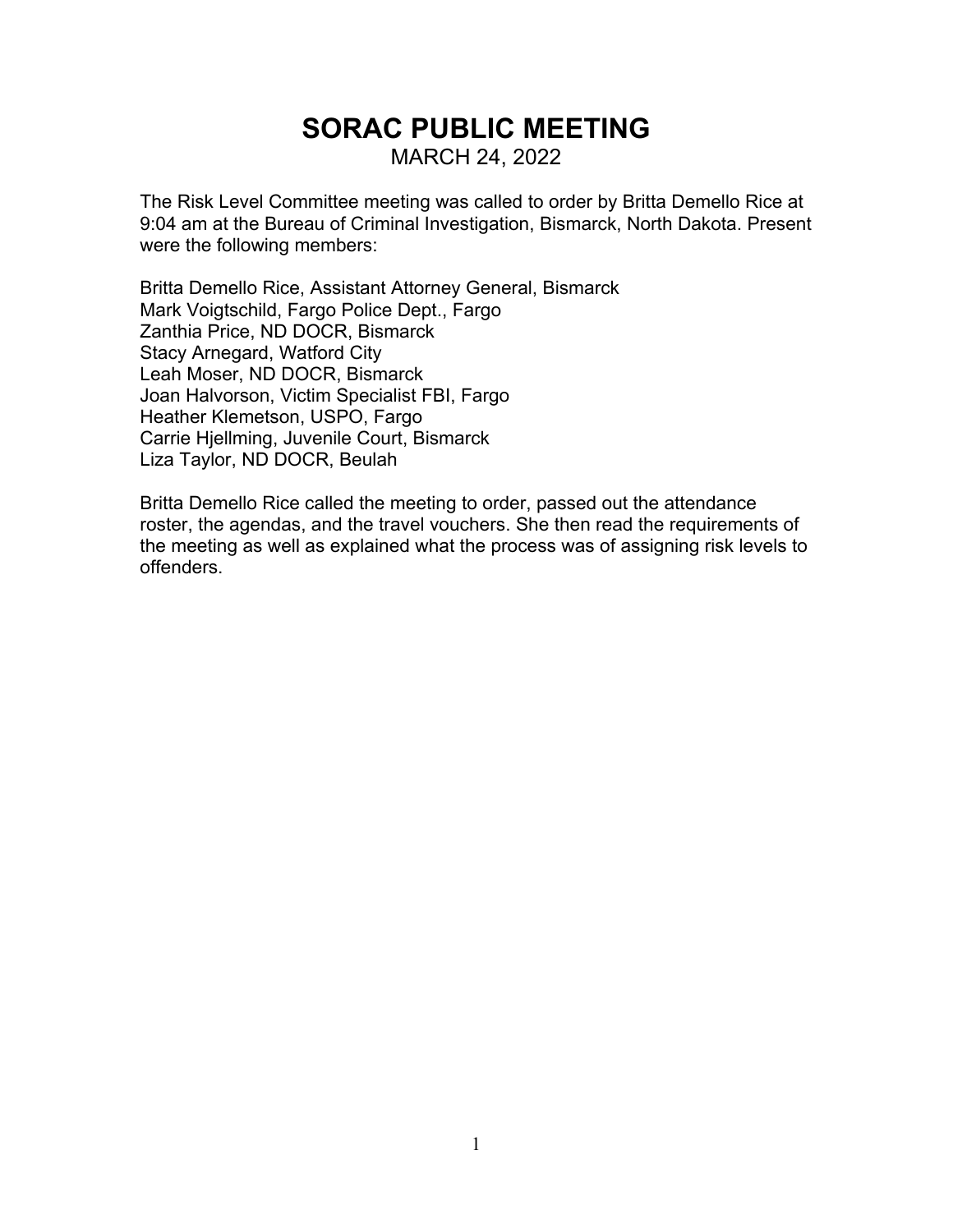## OFFENDER: **180226 HENRY, DARREN MICHAEL - R&R – Written Submission**

By: Britta Demello Rice

#### **Begin Executive Session at 9:14 am Adjourn Executive Session at 9:21 am**

ACTION: Joan Halvorson made a motion to rate the above offender at a MODERATE risk level.

Stacy Arnegard seconded the motion.

Mark Voigtschild, Carrie Hjellming, Liza Taylor, Leah Moser, Joan Halvorson, Stacy Arnegard, Heather Klemetson and Zanthia Price voted to rate the above offender at a MODERATE risk level.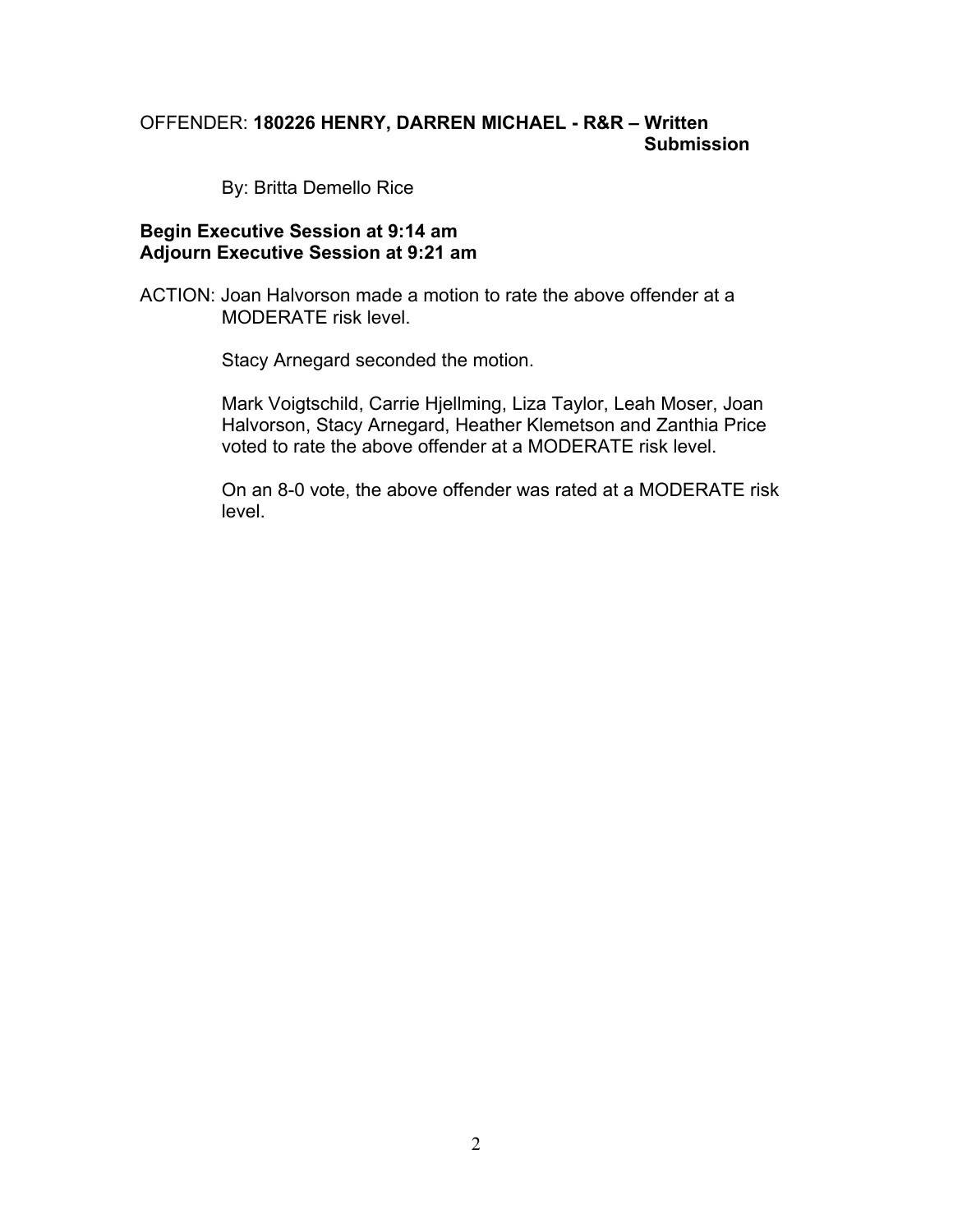# OFFENDER: **163413 DEMARCE, JEROME ALEXANDER - R&R – Telephone Conference**

By: Britta Demello Rice

#### **Begin Executive Session at 9:22 am Adjourn Executive Session at 9:39 am**

ACTION: Heather Klemetson made a motion to rate the above offender at a LOW risk level.

Mark Voigtschild seconded the motion.

Mark Voigtschild, Carrie Hjellming, Liza Taylor, Leah Moser, Joan Halvorson, Stacy Arnegard, Heather Klemetson and Zanthia Price voted to rate the above offender at a LOW risk level.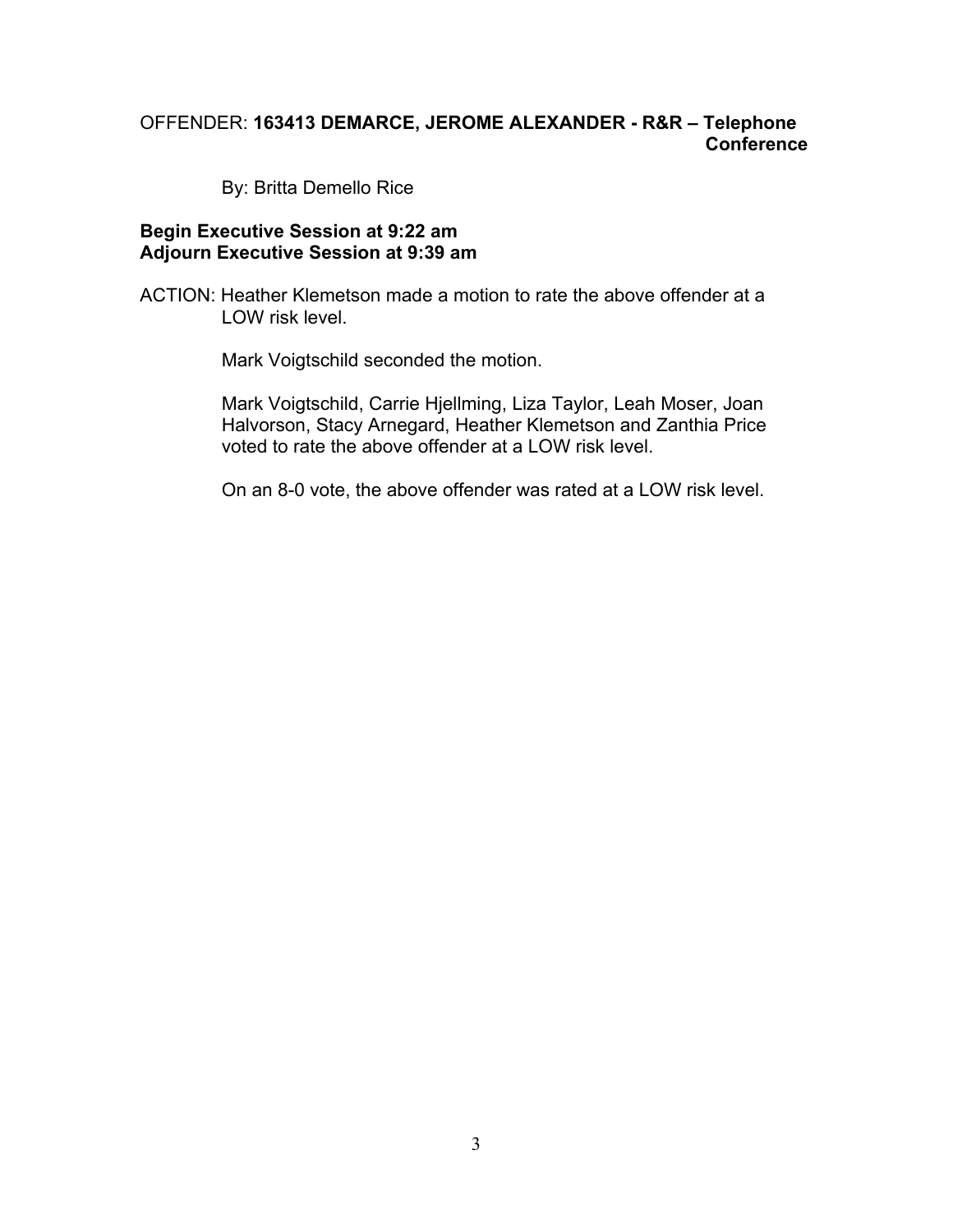#### OFFENDER: **252552 YODER, KIM EUGENE - R&R – Written Submission**

By: Britta Demello Rice

## **Begin Executive Session at 9:40 am Adjourn Executive Session at 9:47 am**

ACTION: Joan Halvorson made a motion to rate the above offender at a LOW risk level.

Leah Moser seconded the motion.

Mark Voigtschild, Carrie Hjellming, Liza Taylor, Leah Moser, Joan Halvorson, Stacy Arnegard and Zanthia Price voted to rate the above offender at a LOW risk level.

Heather Klemetson abstained from voting for the above offender.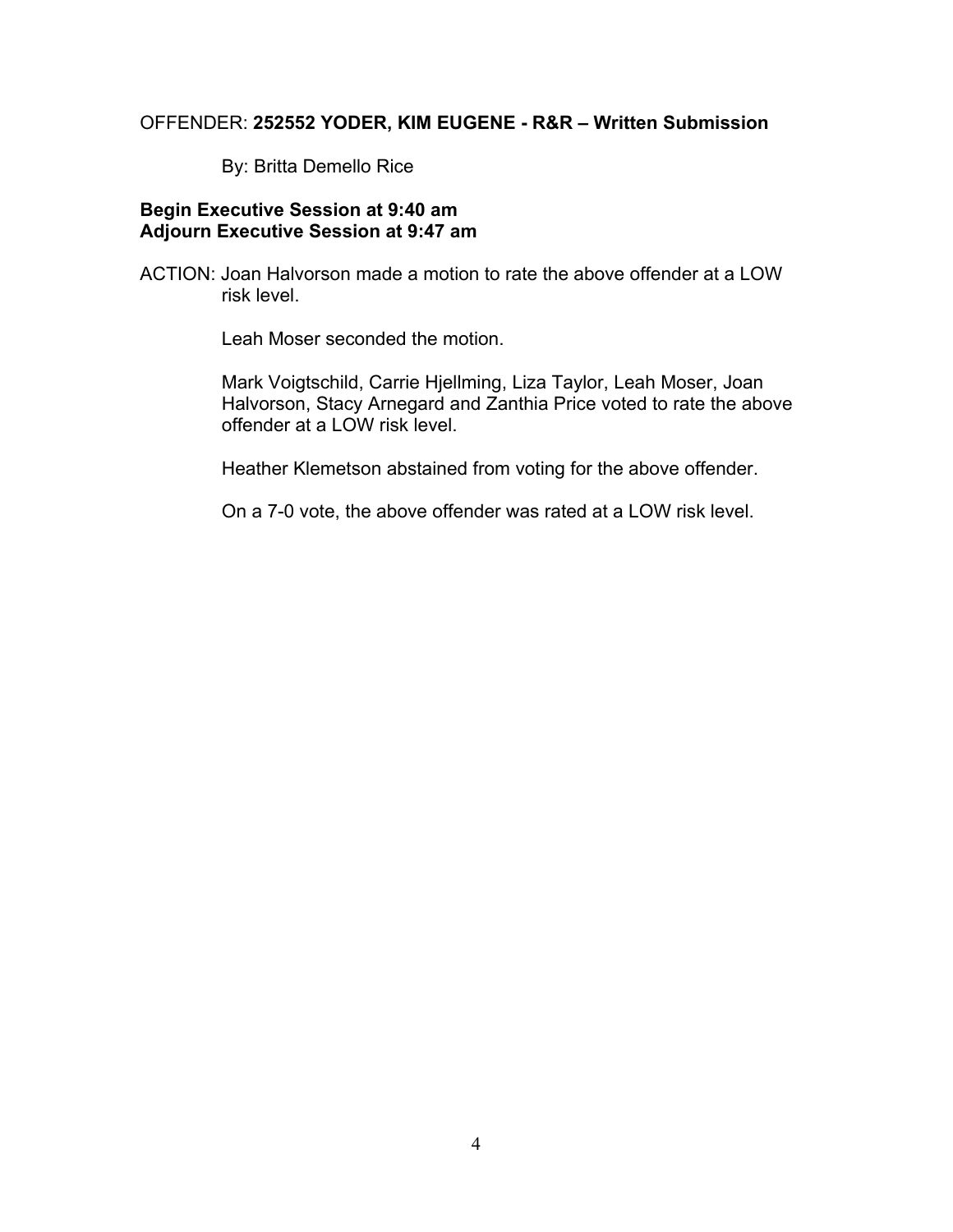#### OFFENDER: **268521 BENTER, DEAN ALLEN - R&R – Written Submission**

By: Britta Demello Rice

## **Begin Executive Session at 9:48 am Adjourn Executive Session at 10:02 am**

ACTION: Stacy Arnegard made a motion to rate the above offender at a HIGH risk level.

Zanthia Price seconded the motion.

Mark Voigtschild, Carrie Hjellming, Liza Taylor, Leah Moser, Joan Halvorson, Stacy Arnegard, Heather Klemetson and Zanthia Price voted to rate the above offender at a HIGH risk level.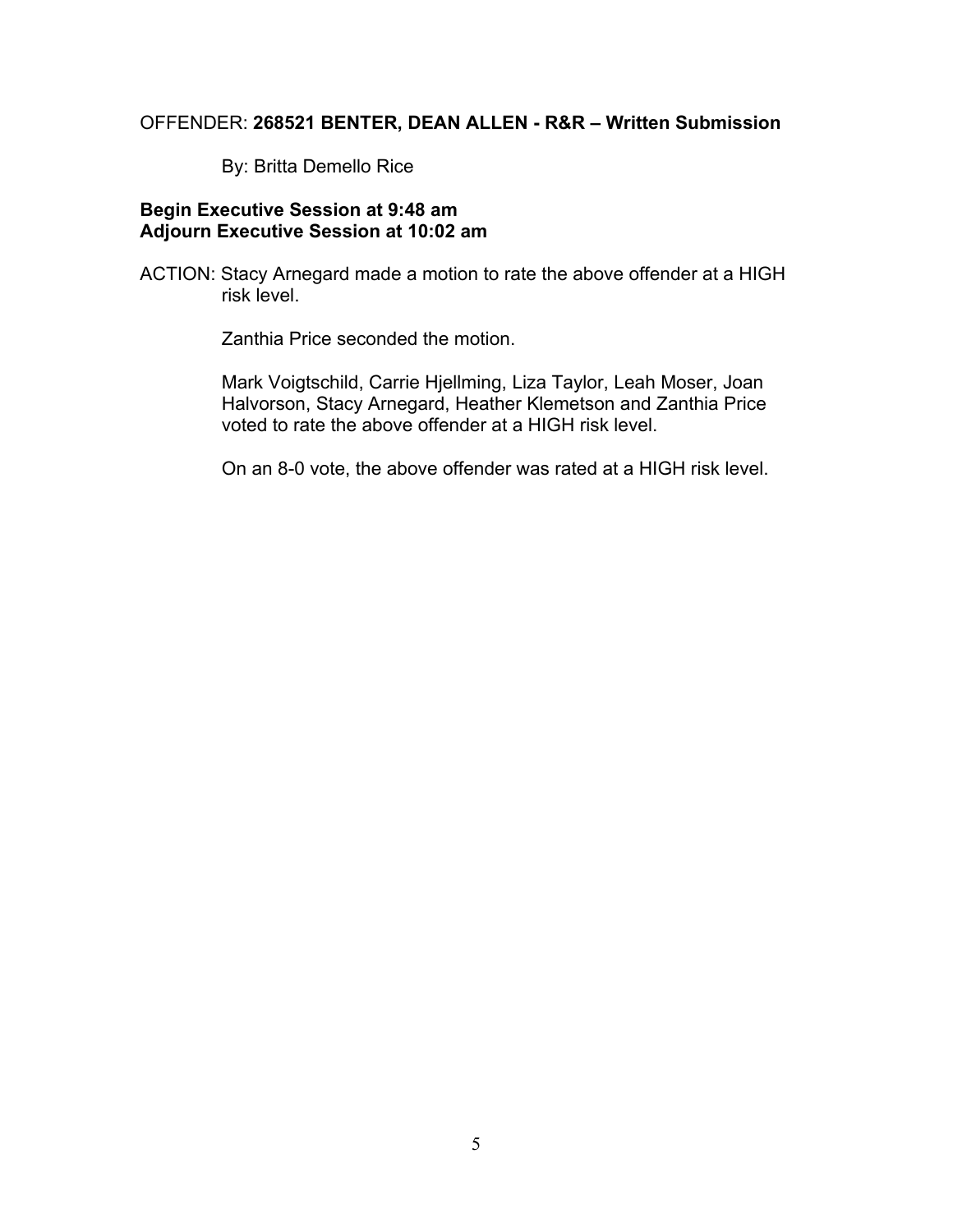#### OFFENDER: **141594 MOODY, CLIFFORD ROCKWELL - Supplement**

By: Mark Voigtschild

## **Begin Executive Session at 10:03 am Adjourn Executive Session at 10:12 am**

ACTION: Mark Voigtschild made a motion to rate the above offender at a HIGH risk level.

Liza Taylor seconded the motion.

Mark Voigtschild, Carrie Hjellming, Liza Taylor, Leah Moser, Joan Halvorson, Stacy Arnegard, Heather Klemetson and Zanthia Price voted to rate the above offender at a HIGH risk level.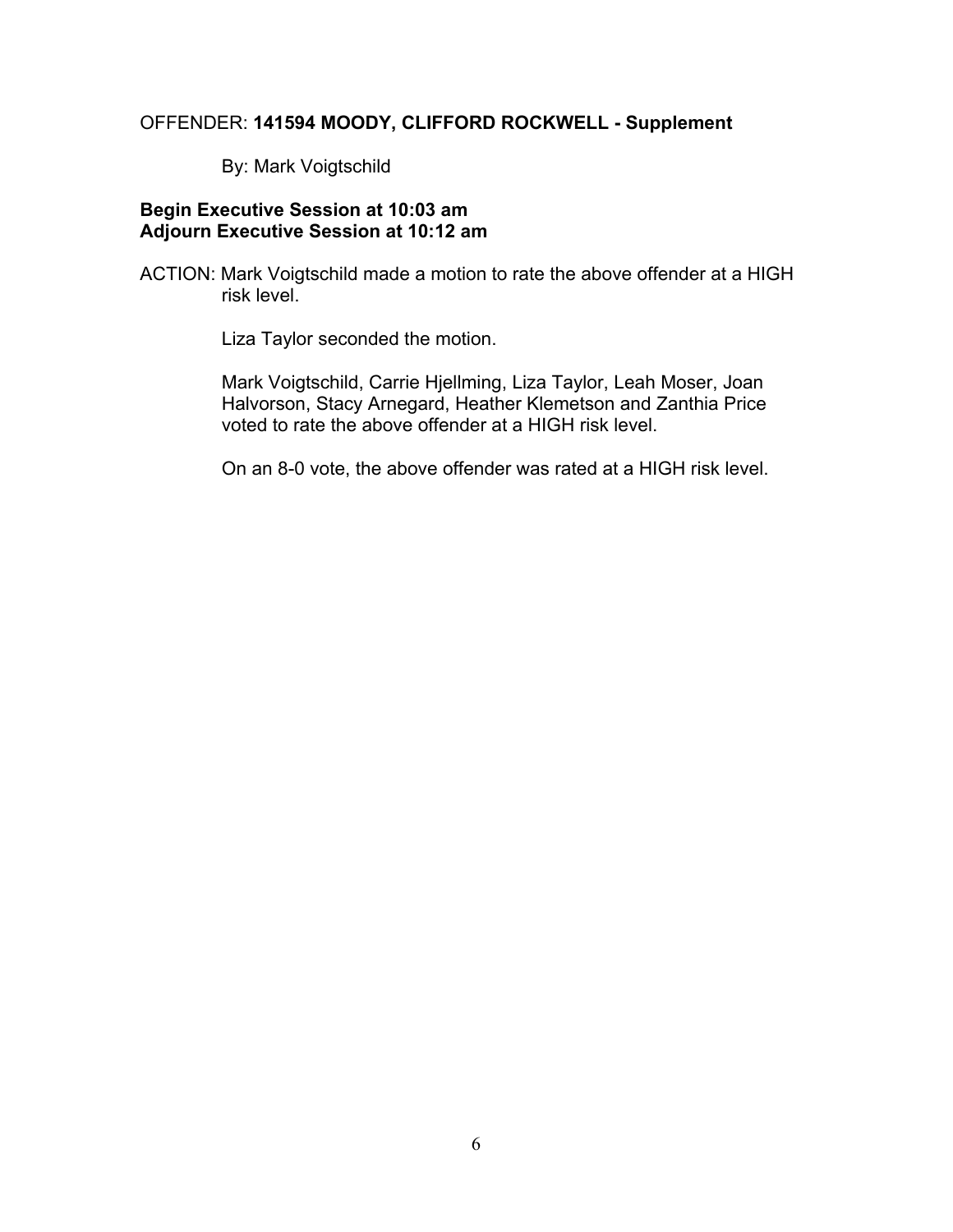## OFFENDER: **147403 DELMORE, TYLER WAYNE - Supplement**

By: Zanthia Price

## **Begin Executive Session at 10:13 am Adjourn Executive Session at 10:20 am**

ACTION: Zanthia Price made a motion to rate the above offender at a LOW risk level.

Heather Klemetson seconded the motion.

Mark Voigtschild, Carrie Hjellming, Leah Moser, Heather Klemetson and Zanthia Price voted to rate the above offender at a LOW risk level.

Liza Taylor, Joan Halvorson and Stacy Arnegard voted to rate the above offender at a MODERATE risk level.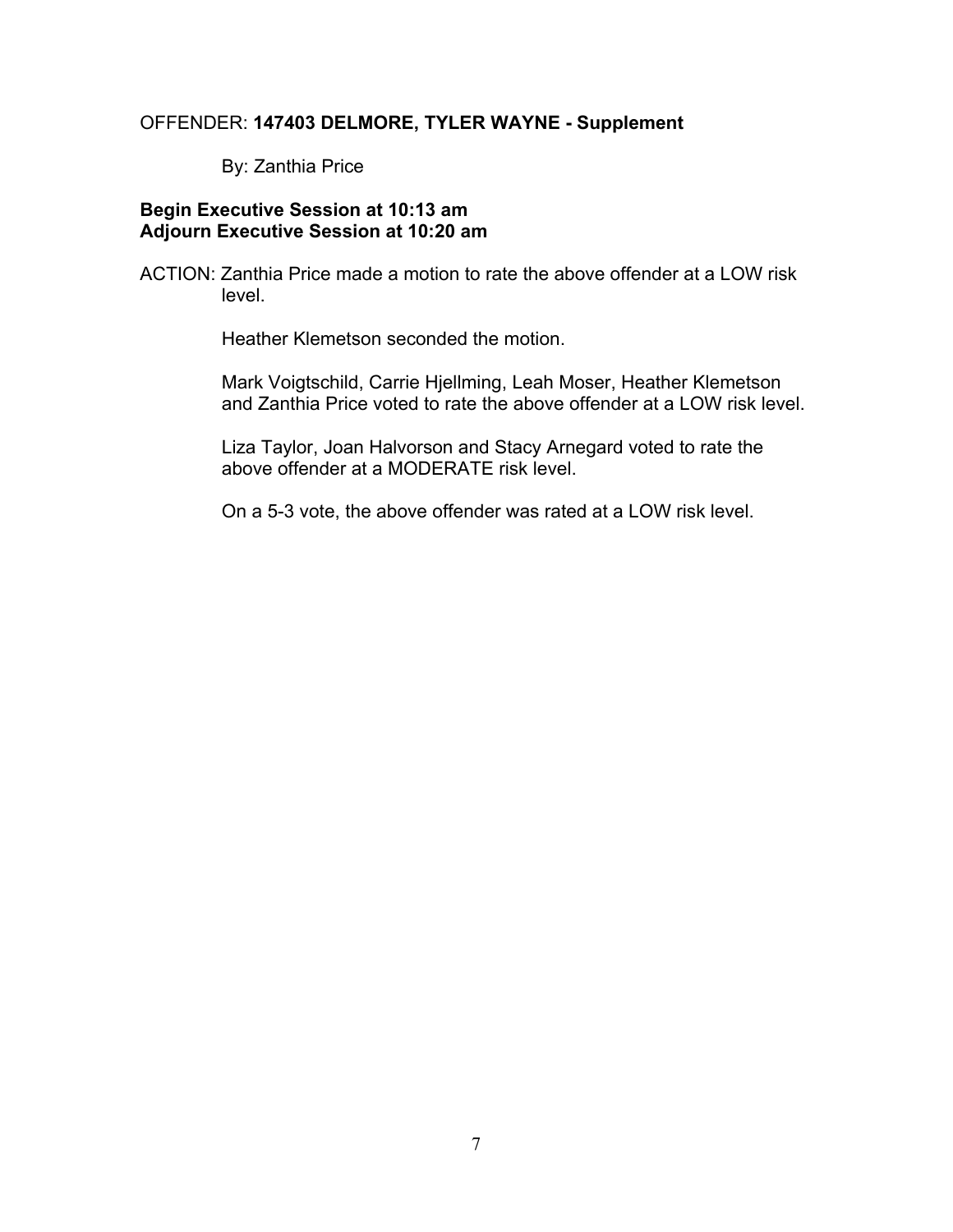#### OFFENDER: **111323 KELLY, STUART DUANE - Supplement**

By: Stacy Arnegard

## **Begin Executive Session at 10:22 am Adjourn Executive Session at 10:32 am**

ACTION: Stacy Arnegard made a motion to rate the above offender at a HIGH risk level.

Carrie Hjellming seconded the motion.

Mark Voigtschild, Carrie Hjellming, Liza Taylor, Joan Halvorson, Stacy Arnegard, Heather Klemetson and Zanthia Price voted to rate the above offender at a HIGH risk level.

Leah Moser abstained from voting for the above offender.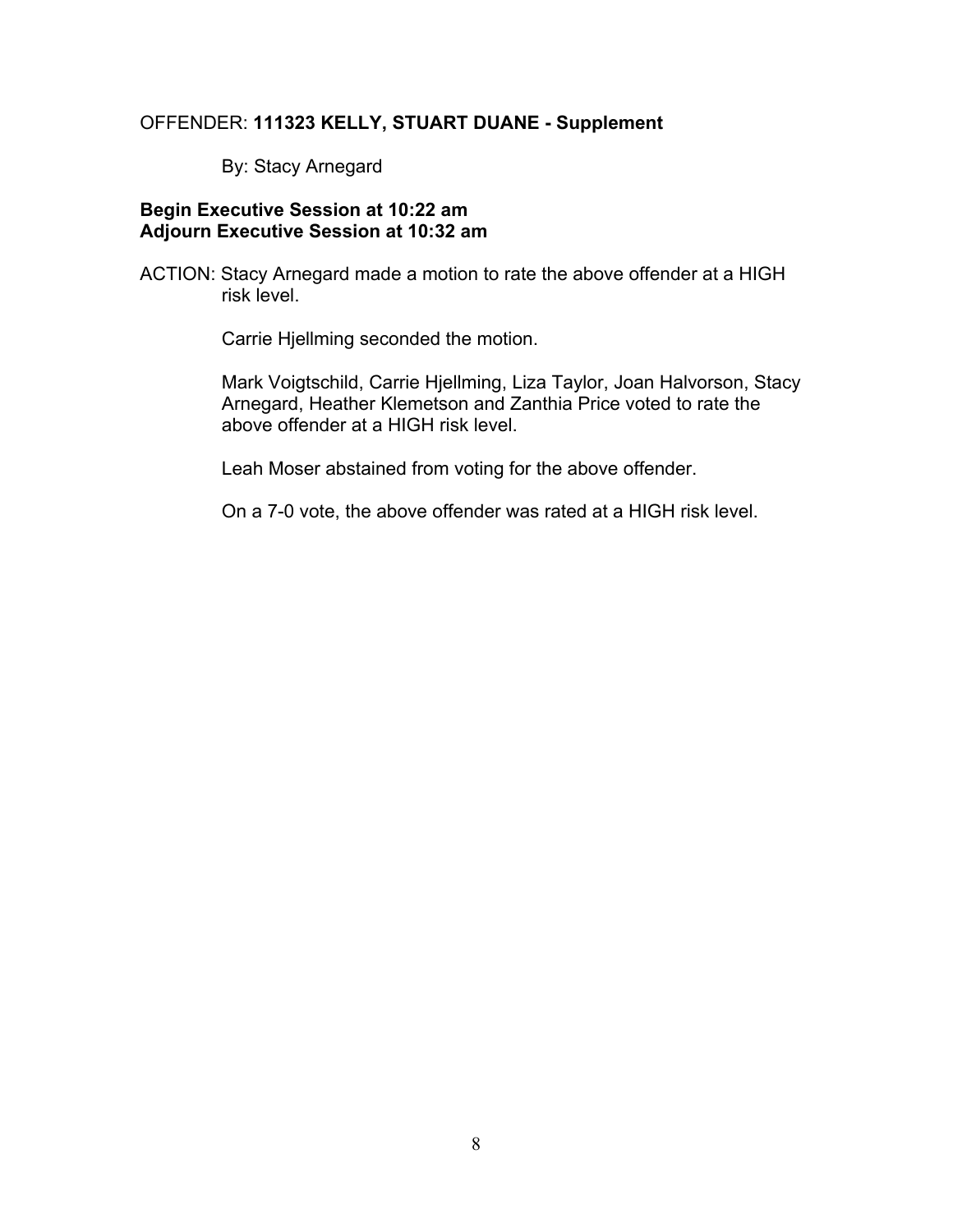#### OFFENDER: **177388 BRUNELLE, BLAINE WILLIAM JR - Supplement**

By: Leah Moser

## **Begin Executive Session at 10:43 am Adjourn Executive Session at 10:49 am**

ACTION: Leah Moser made a motion to rate the above offender at a LOW risk level.

Heather Klemetson seconded the motion.

Mark Voigtschild, Carrie Hjellming, Liza Taylor, Joan Halvorson and Stacy Arnegard voted to rate the above offender at a MODERATE risk level.

Leah Moser, Heather Klemetson and Zanthia Price voted to rate the above offender at a LOW risk level.

On a 5-3 vote, the above offender was rated at a MODERATE risk level.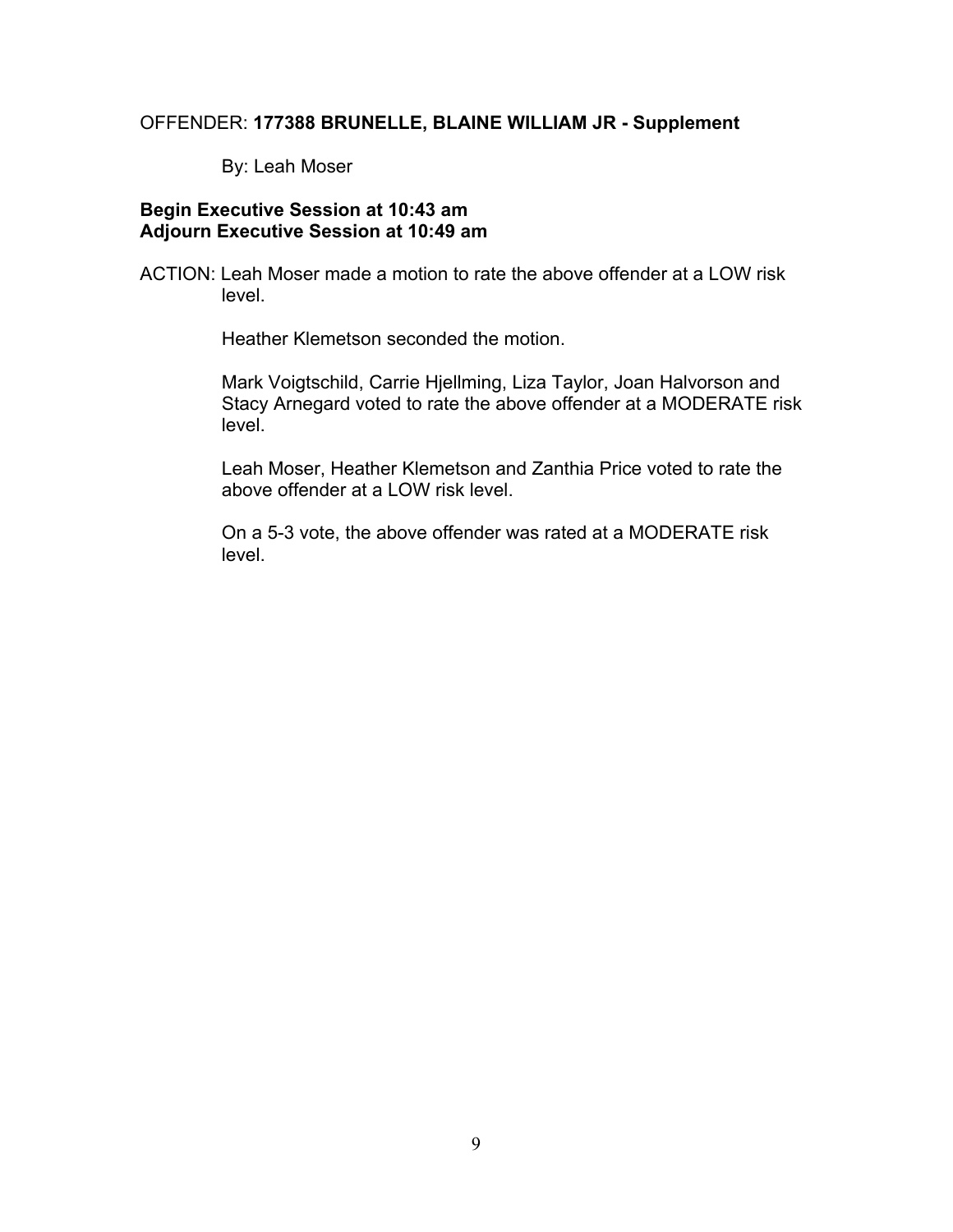## OFFENDER: **155537 DILL, JUSTIN BENJAMIN - R&R – Telephone Conference**

By: Britta Demello Rice

#### **Begin Executive Session at 10:50 am Adjourn Executive Session at 11:03 am**

ACTION: Heather Klemetson made a motion to rate the above offender at a LOW risk level.

Mark Voigtschild seconded the motion.

Mark Voigtschild, Carrie Hjellming, Leah Moser, Joan Halvorson, Stacy Arnegard, Heather Klemetson and Zanthia Price voted to rate the above offender at a LOW risk level.

Liza Taylor abstained from voting for the above offender.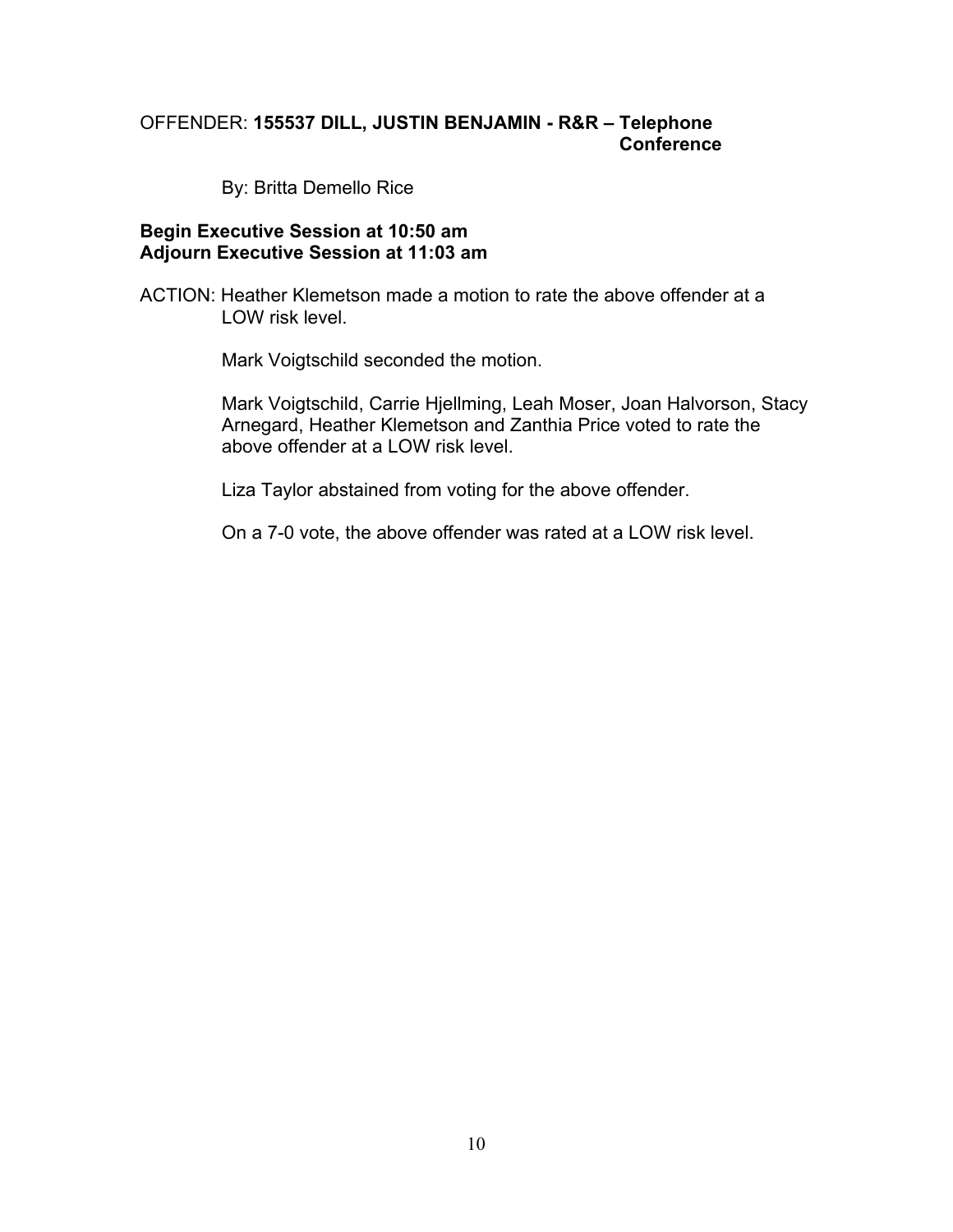#### OFFENDER: **216652 COHEN, JEREMY CASSIDY - Supplement**

By: Joan Halvorson

## **Begin Executive Session at 11:04 am Adjourn Executive Session at 11:09 am**

ACTION: Joan Halvorson made a motion to rate the above offender at a HIGH risk level.

Mark Voigtschild seconded the motion.

Mark Voigtschild, Liza Taylor, Joan Halvorson, Heather Klemetson and Britta Demello Rice voted to rate the above offender at a HIGH risk level.

Carrie Hjellming, Leah Moser, Stacy Arnegard and Zanthia Price voted to rate the above offender at a MODERATE risk level.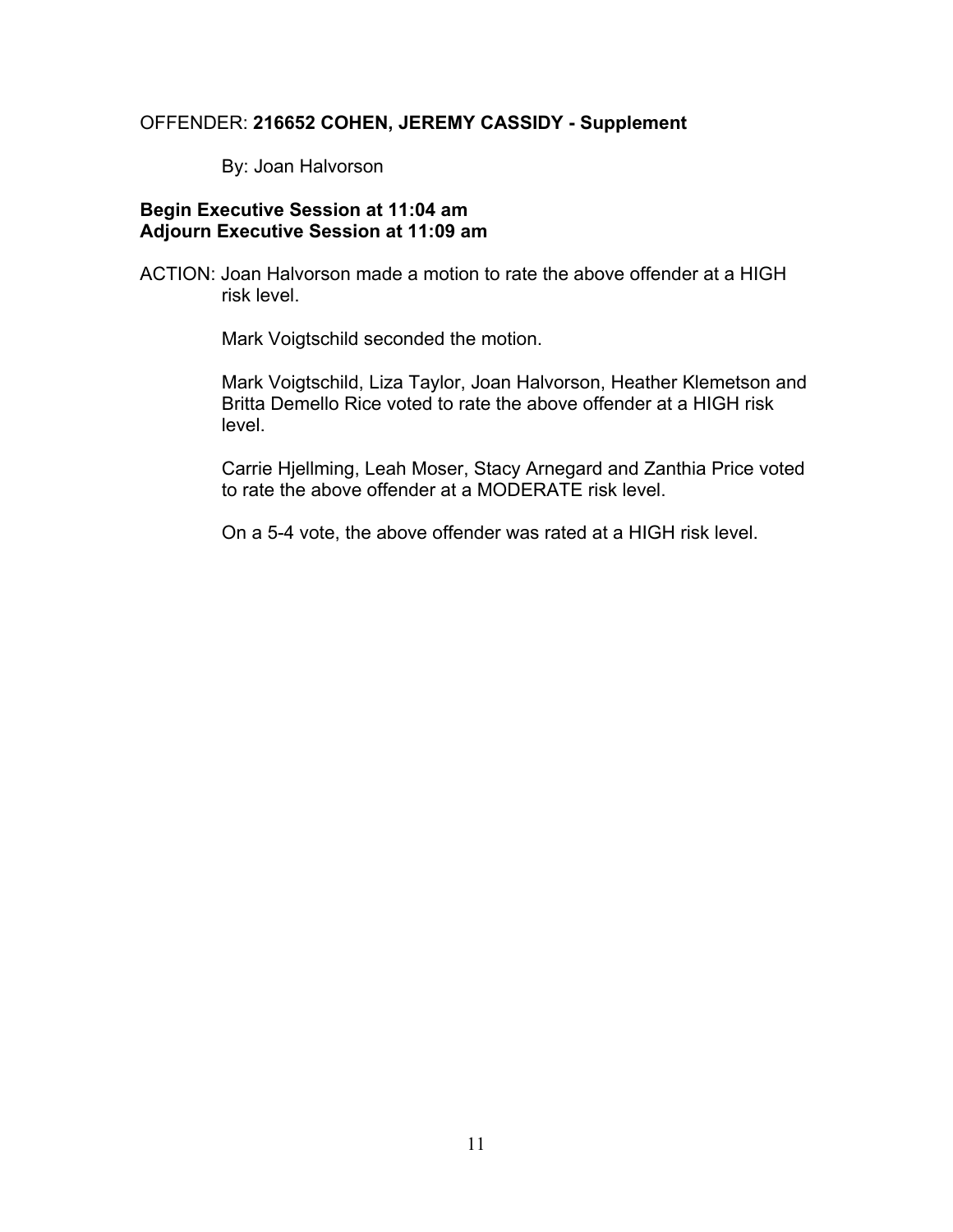#### OFFENDER: **266065 BENDICKSON, ETHAN JAMES - Supplement**

By: Heather Klemetson

## **Begin Executive Session at 11:10 am Adjourn Executive Session at 11:16 am**

ACTION: Heather Klemetson made a motion to rate the above offender at a HIGH risk level.

Liza Taylor seconded the motion.

Mark Voigtschild, Carrie Hjellming, Liza Taylor, Leah Moser, Joan Halvorson, Stacy Arnegard, Heather Klemetson and Zanthia Price voted to rate the above offender at a HIGH risk level.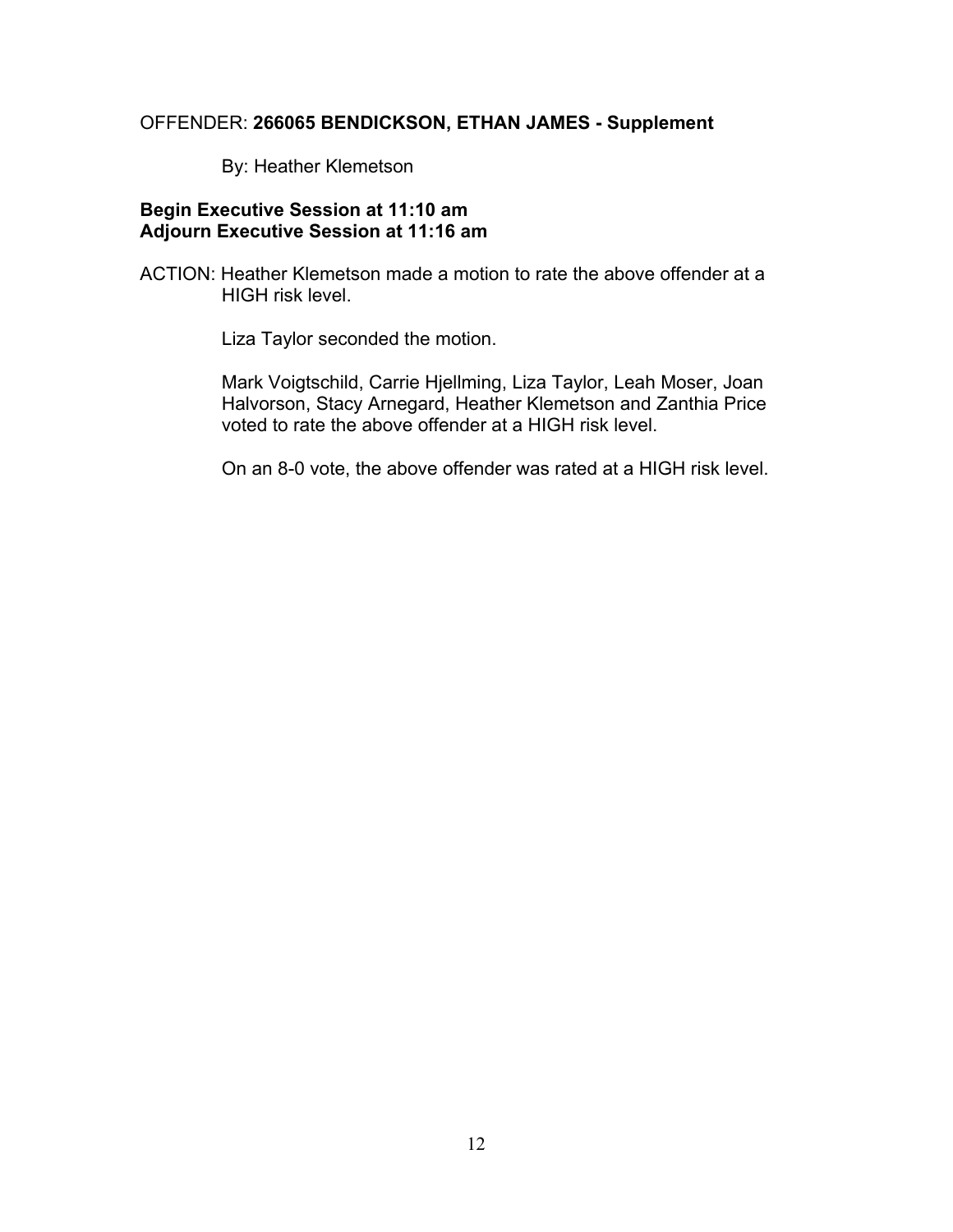# OFFENDER: **175064 VONDAL, JOHNATHAN SCOTT - R&R – Telephone Conference**

By: Britta Demello Rice

#### **Begin Executive Session at 11:18 am Adjourn Executive Session at 11:43 am**

ACTION: Mark Voigtschild made a motion to rate the above offender at a LOW risk level.

Liza Taylor seconded the motion.

Mark Voigtschild, Carrie Hjellming, Liza Taylor, Leah Moser, Joan Halvorson, Stacy Arnegard, Heather Klemetson and Zanthia Price voted to rate the above offender at a LOW risk level.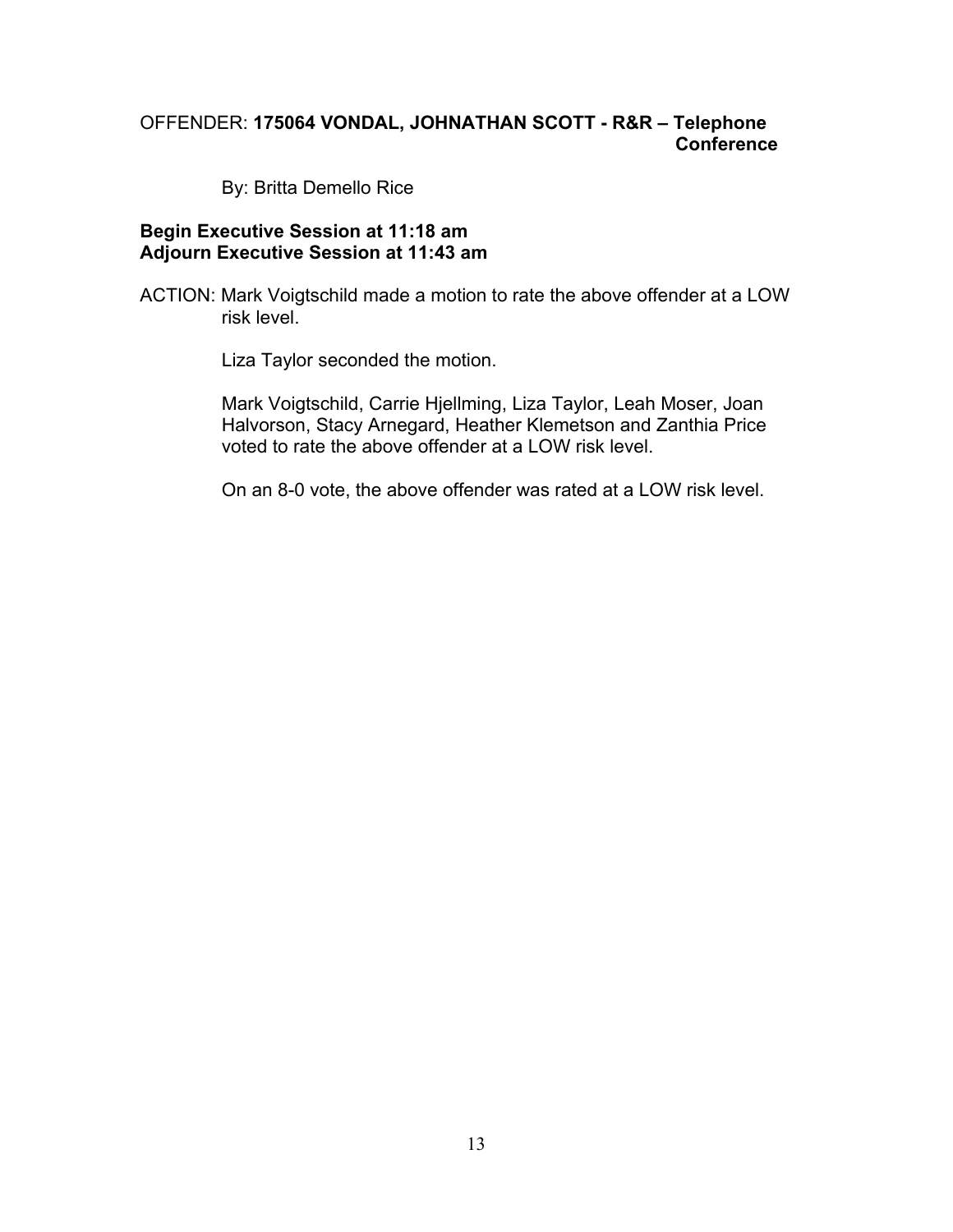#### OFFENDER: **209248 EVANS, ROBERT CAREY - New Assessment**

By: Heather Klemetson

## **Begin Executive Session at 12:54 pm Adjourn Executive Session at 1:04 pm**

ACTION: Mark Voigtschild made a motion to rate the above offender at a LOW risk level.

Carrie Hjellming seconded the motion.

Mark Voigtschild, Carrie Hjellming, Liza Taylor, Leah Moser, Joan Halvorson, Stacy Arnegard and Zanthia Price voted to rate the above offender at a LOW risk level.

Heather Klemetson abstained from voting for the above offender.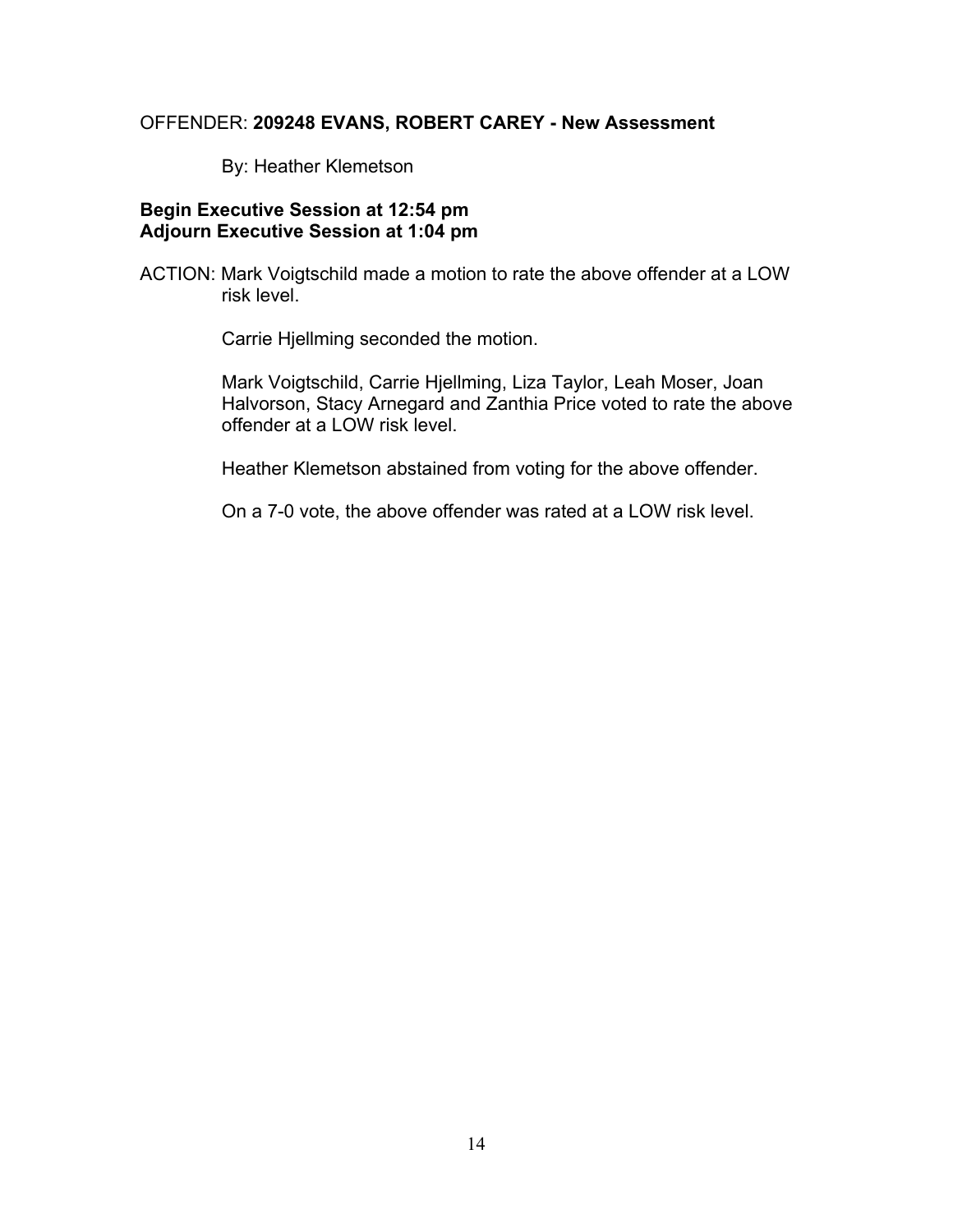#### OFFENDER: **275688 QRY - New Assessment**

By: Carrie Hjellming

## **Begin Executive Session at 1:06 pm Adjourn Executive Session at 1:14 pm**

ACTION: Carrie Hjellming made a motion to rate the above offender at a LOW risk level.

Liza Taylor seconded the motion.

Mark Voigtschild, Carrie Hjellming, Liza Taylor, Leah Moser, Joan Halvorson, Stacy Arnegard, Heather Klemetson and Zanthia Price voted to rate the above offender at a LOW risk level.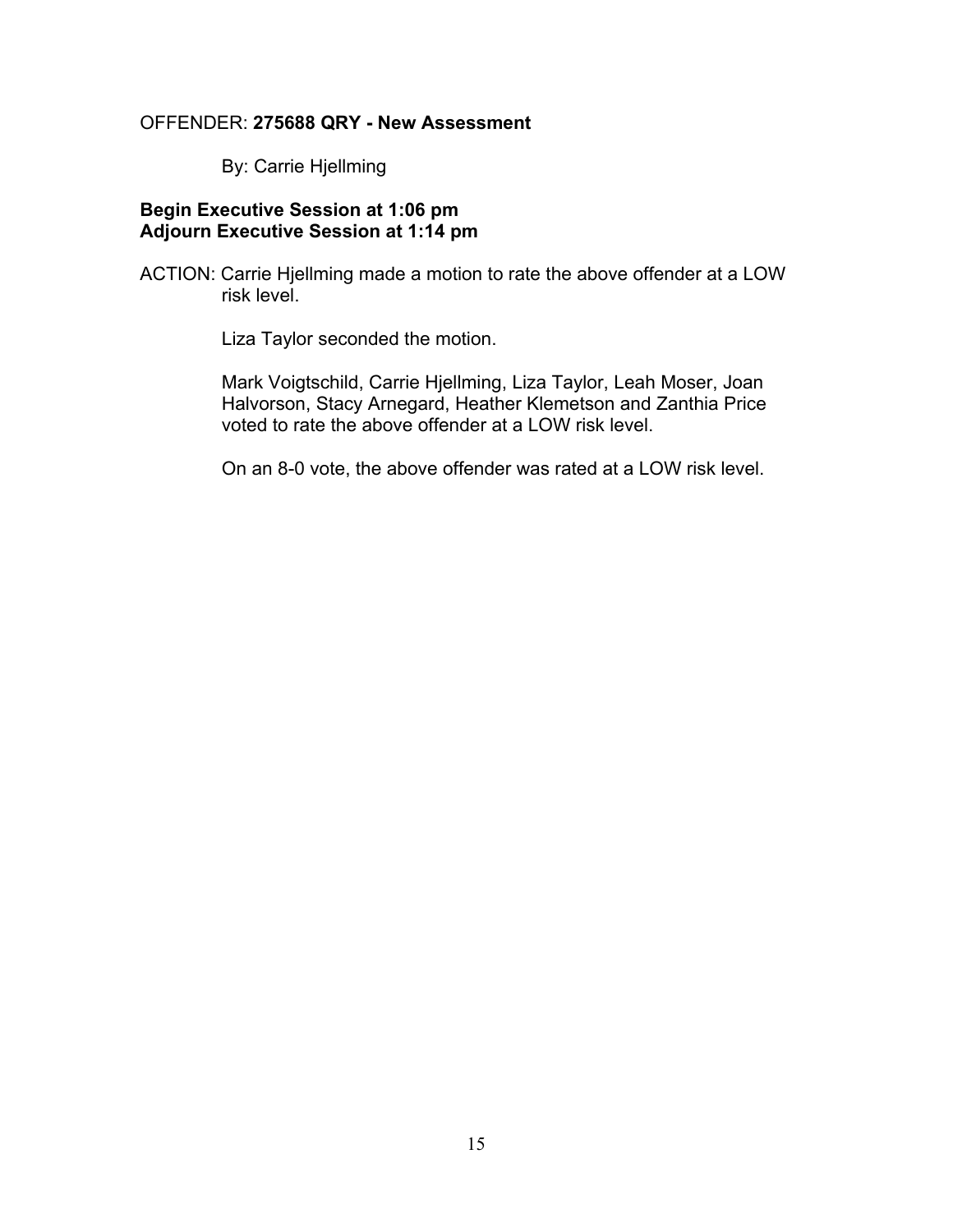#### OFFENDER: **275095 HANSON, STEVEN EDWARD - New Assessment**

By: Liza Taylor

## **Begin Executive Session at 1:15 pm Adjourn Executive Session at 1:20 pm**

ACTION: Liza Taylor made a motion to rate the above offender at a LOW risk level.

Leah Moser seconded the motion.

Mark Voigtschild, Carrie Hjellming, Liza Taylor, Leah Moser, Joan Halvorson, Stacy Arnegard, Heather Klemetson and Zanthia Price voted to rate the above offender at a LOW risk level.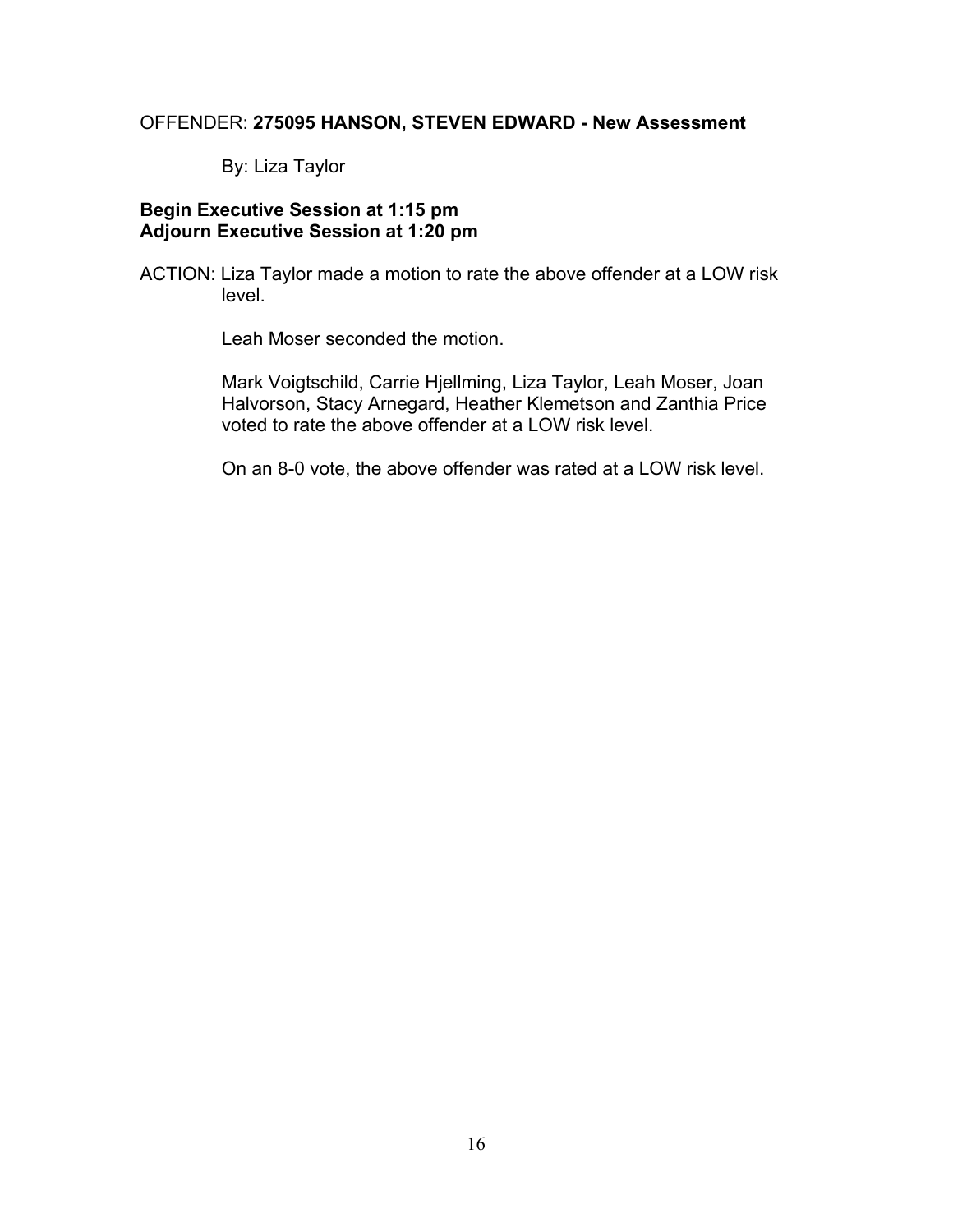#### OFFENDER: **272272 GAMPER, JOSEPH MICHAEL - New Assessment**

By: Mark Voigtschild

## **Begin Executive Session at 1:21 pm Adjourn Executive Session at 1:24 pm**

ACTION: Mark Voigtschild made a motion to rate the above offender at a LOW risk level.

Zanthia Price seconded the motion.

Mark Voigtschild, Carrie Hjellming, Liza Taylor, Leah Moser, Joan Halvorson, Stacy Arnegard, Heather Klemetson and Zanthia Price voted to rate the above offender at a LOW risk level.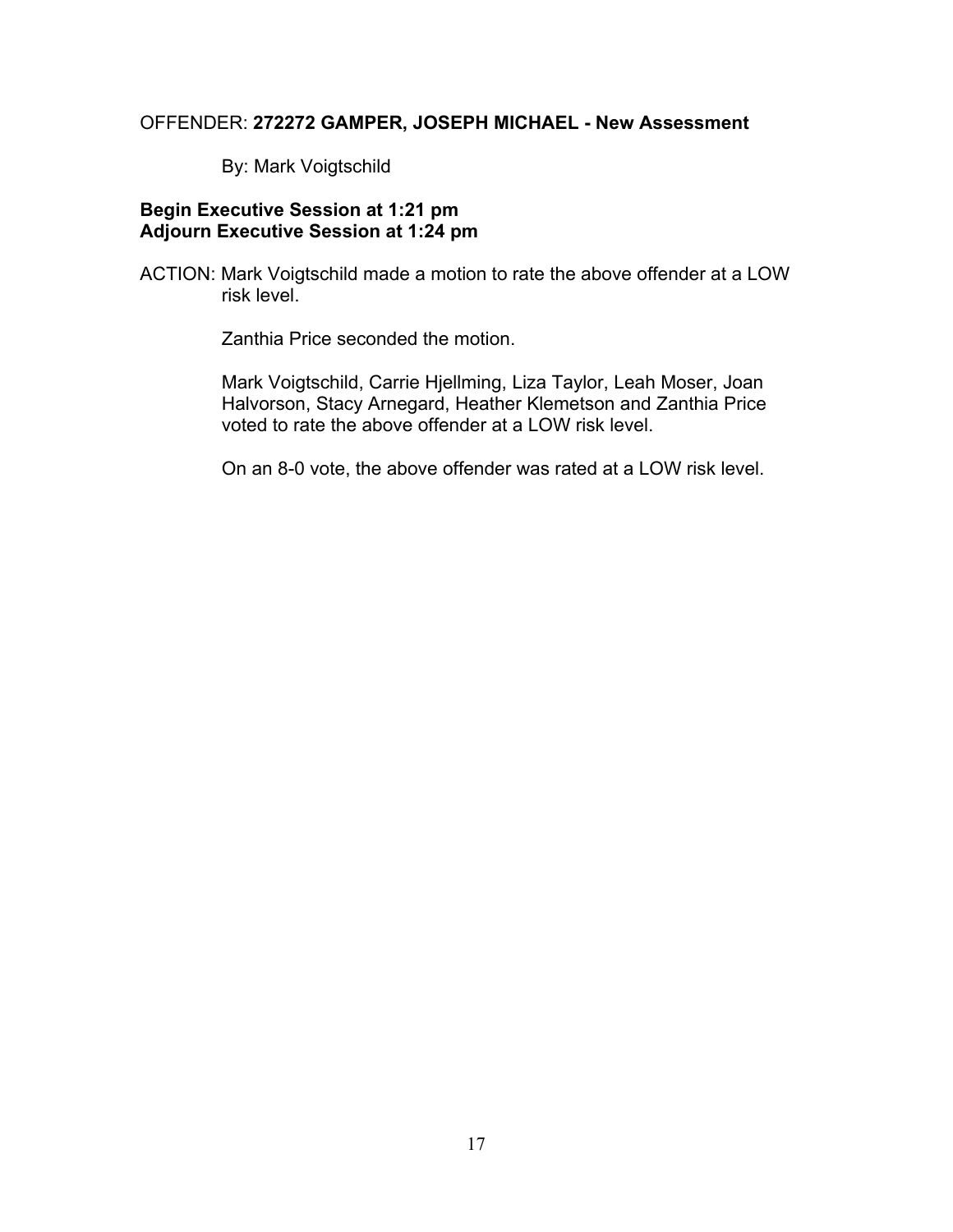#### OFFENDER: **273669 PAKONEN, JUSTIN MICHAEL - New Assessment**

By: Stacy Arnegard

## **Begin Executive Session at 1:24 pm Adjourn Executive Session at 1:30 pm**

ACTION: Stacy Arnegard made a motion to rate the above offender at a LOW risk level.

Mark Voigtschild seconded the motion.

Mark Voigtschild, Carrie Hjellming, Liza Taylor, Leah Moser, Joan Halvorson, Stacy Arnegard, Heather Klemetson and Zanthia Price voted to rate the above offender at a LOW risk level.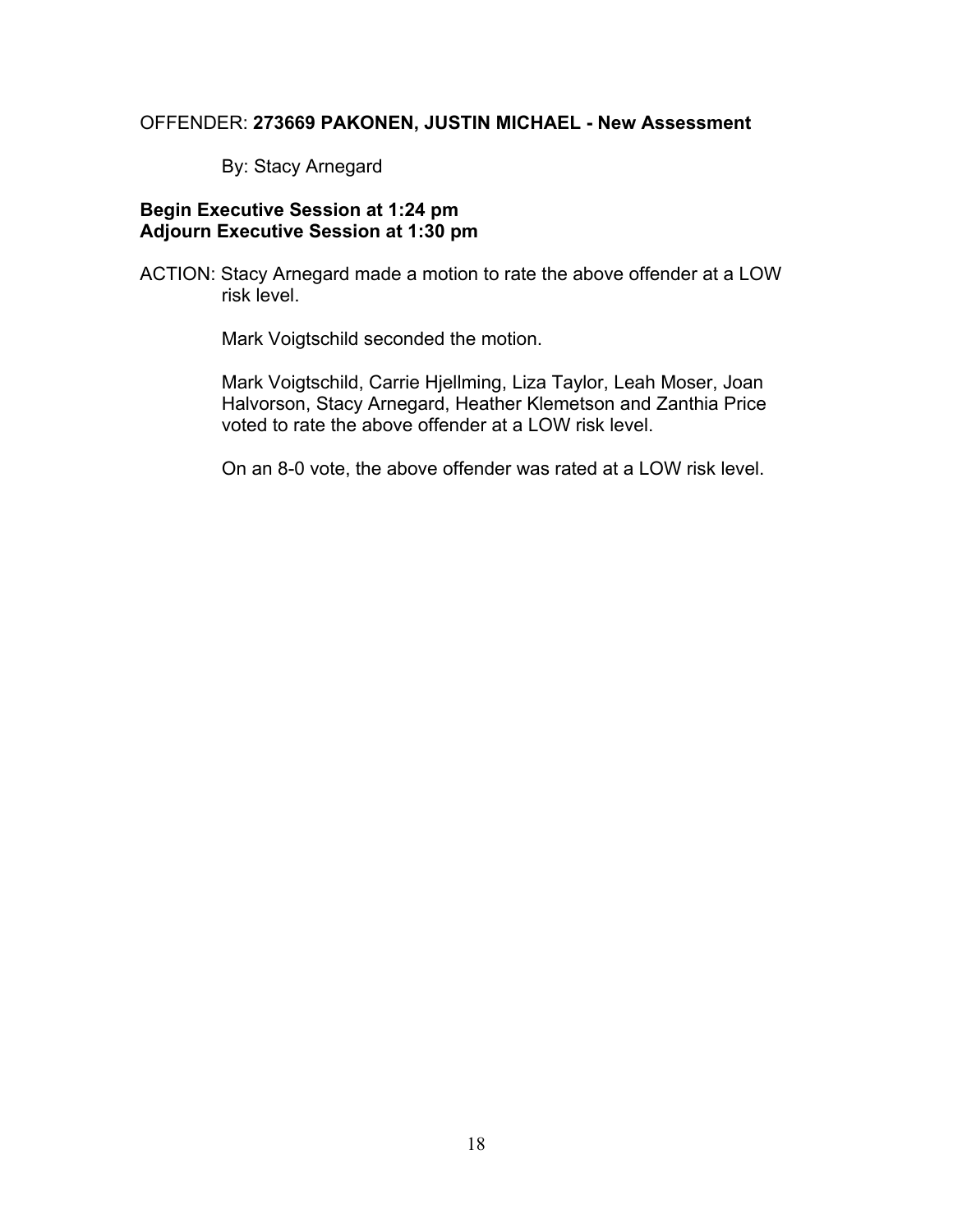## OFFENDER: **270979 MOSBRUCKER, SANTANNA ELLEN - New Assessment**

By: Zanthia Price

## **Begin Executive Session at 1:30 pm Adjourn Executive Session at 1:37 pm**

ACTION: Zanthia Price made a motion to rate the above offender at a MODERATE risk level.

Stacy Arnegard seconded the motion.

Mark Voigtschild, Carrie Hjellming, Liza Taylor, Leah Moser, Joan Halvorson, Stacy Arnegard, Heather Klemetson and Zanthia Price voted to rate the above offender at a MODERATE risk level.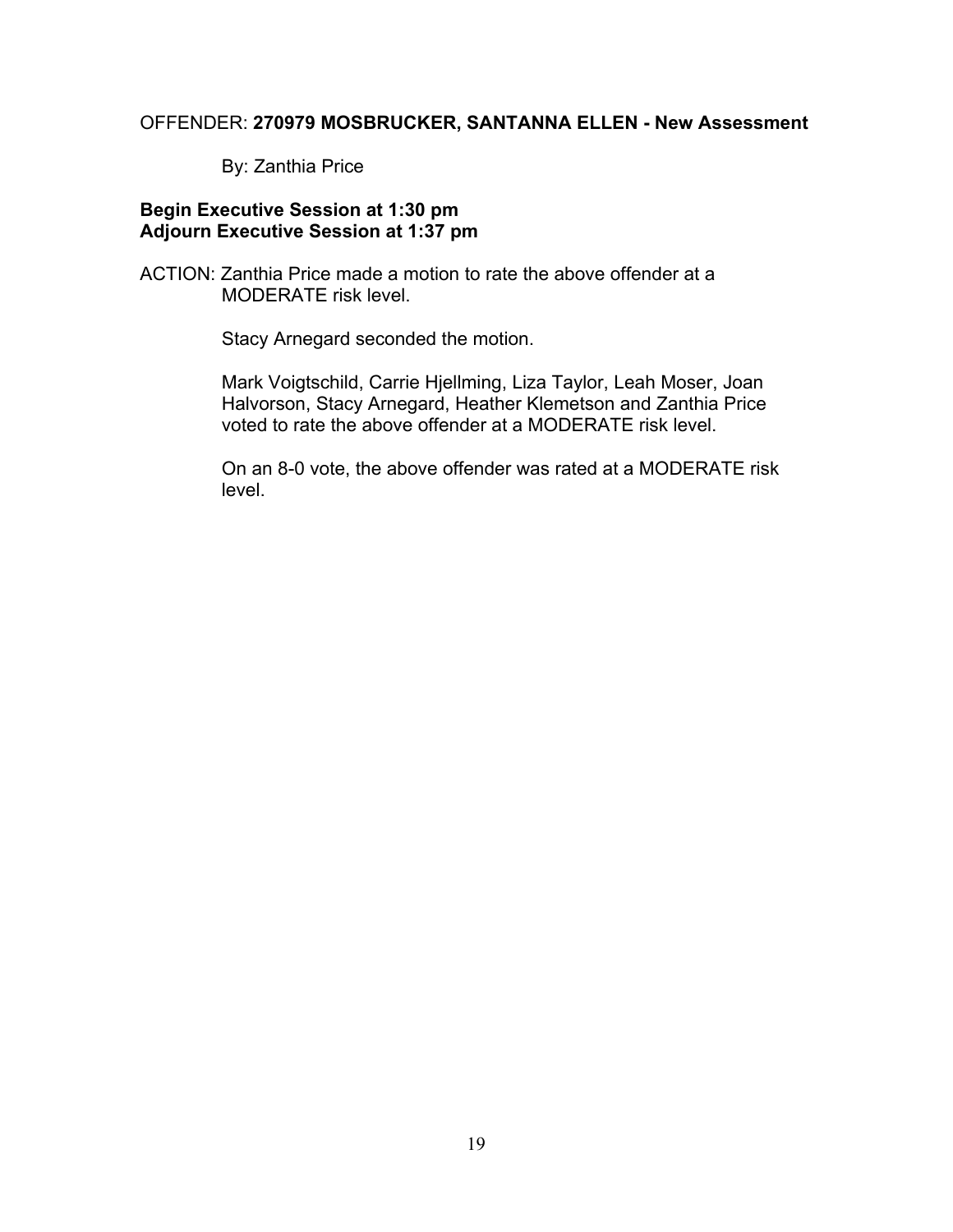#### OFFENDER: **268296 DAWSON, ZACHREY ALAN - New Assessment**

By: Joan Halvorson

## **Begin Executive Session at 1:38 pm Adjourn Executive Session at 1:42 pm**

ACTION: Joan Halvorson made a motion to rate the above offender at a LOW risk level.

Liza Taylor seconded the motion.

Mark Voigtschild, Carrie Hjellming, Liza Taylor, Leah Moser, Joan Halvorson, Stacy Arnegard, Heather Klemetson and Zanthia Price voted to rate the above offender at a LOW risk level.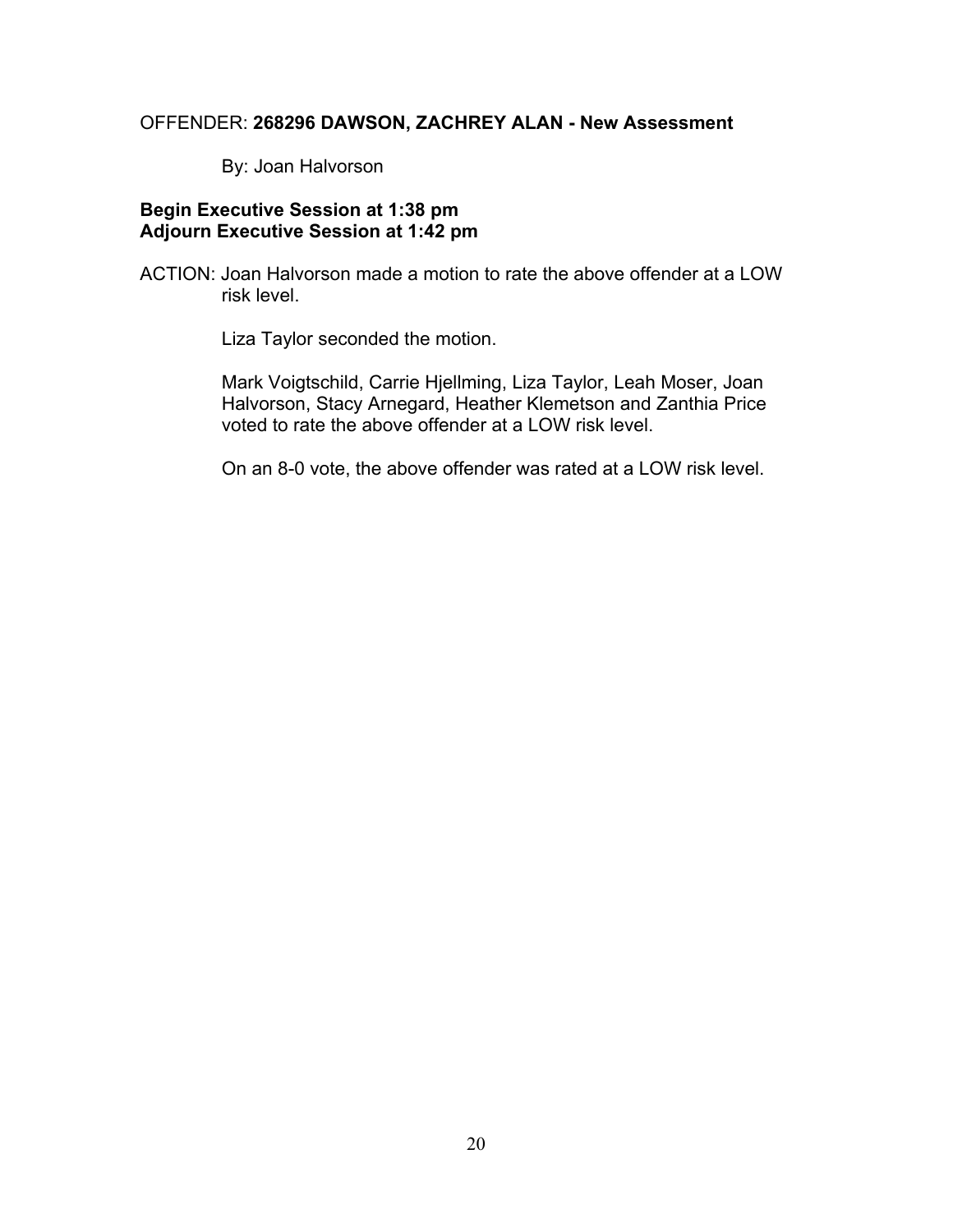#### OFFENDER: **271868 WILLIS, DONTA LAMAR - New Assessment**

By: Leah Moser

## **Begin Executive Session at 1:43 pm Adjourn Executive Session at 1:50 pm**

ACTION: Leah Moser made a motion to rate the above offender at a LOW risk level.

Mark Voigtschild seconded the motion.

Mark Voigtschild, Carrie Hjellming, Liza Taylor, Leah Moser, Joan Halvorson, Stacy Arnegard, Heather Klemetson and Zanthia Price voted to rate the above offender at a LOW risk level.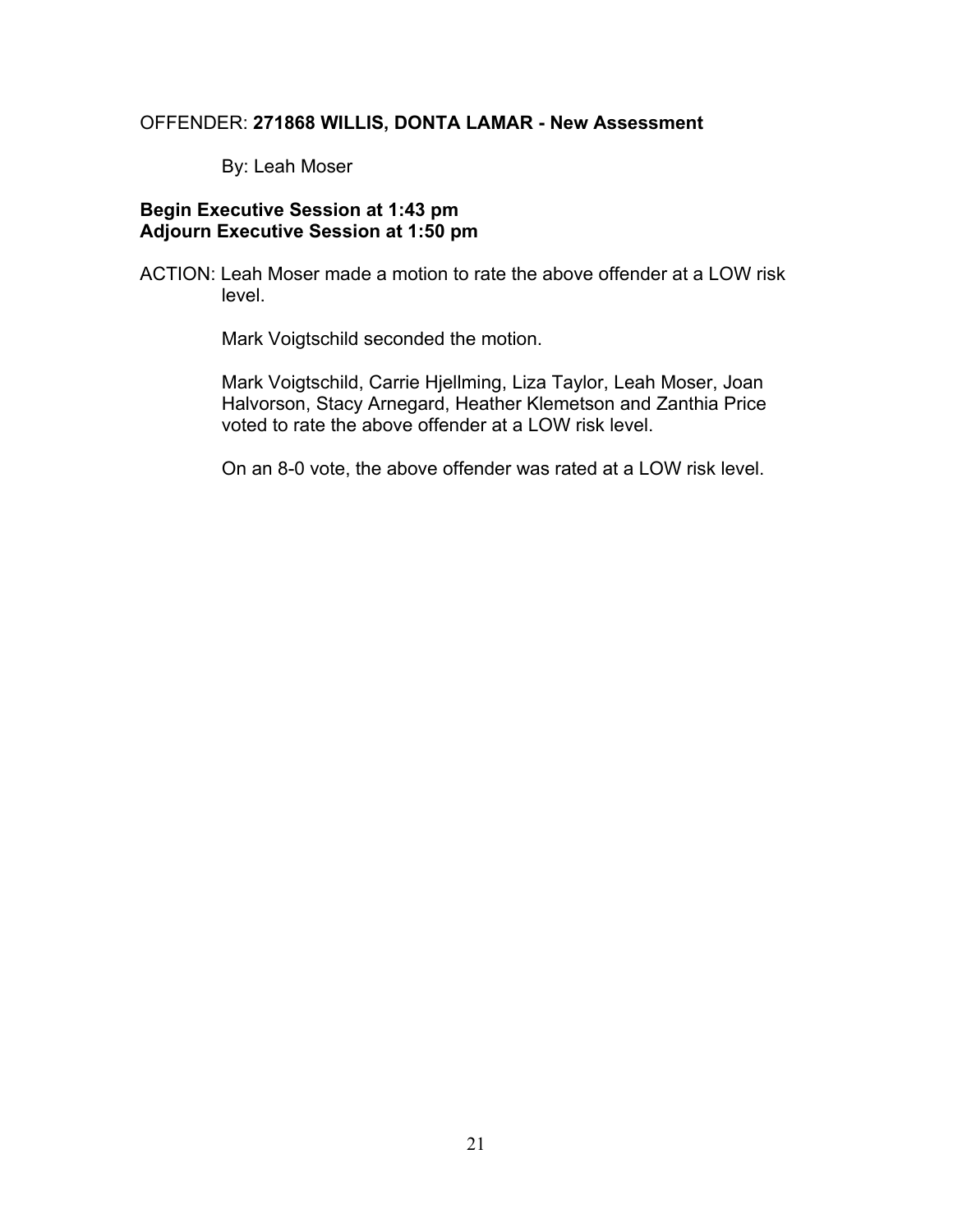#### OFFENDER: **151540 LEFT HAND, WILLIAM JOSEPH - New Assessment**

By: Heather Klemetson

## **Begin Executive Session at 1:52 pm Adjourn Executive Session at 1:56 pm**

ACTION: Heather Klemetson made a motion to rate the above offender at a LOW risk level.

Mark Voigtschild seconded the motion.

Mark Voigtschild, Carrie Hjellming, Liza Taylor, Leah Moser, Joan Halvorson, Stacy Arnegard, Heather Klemetson and Zanthia Price voted to rate the above offender at a LOW risk level.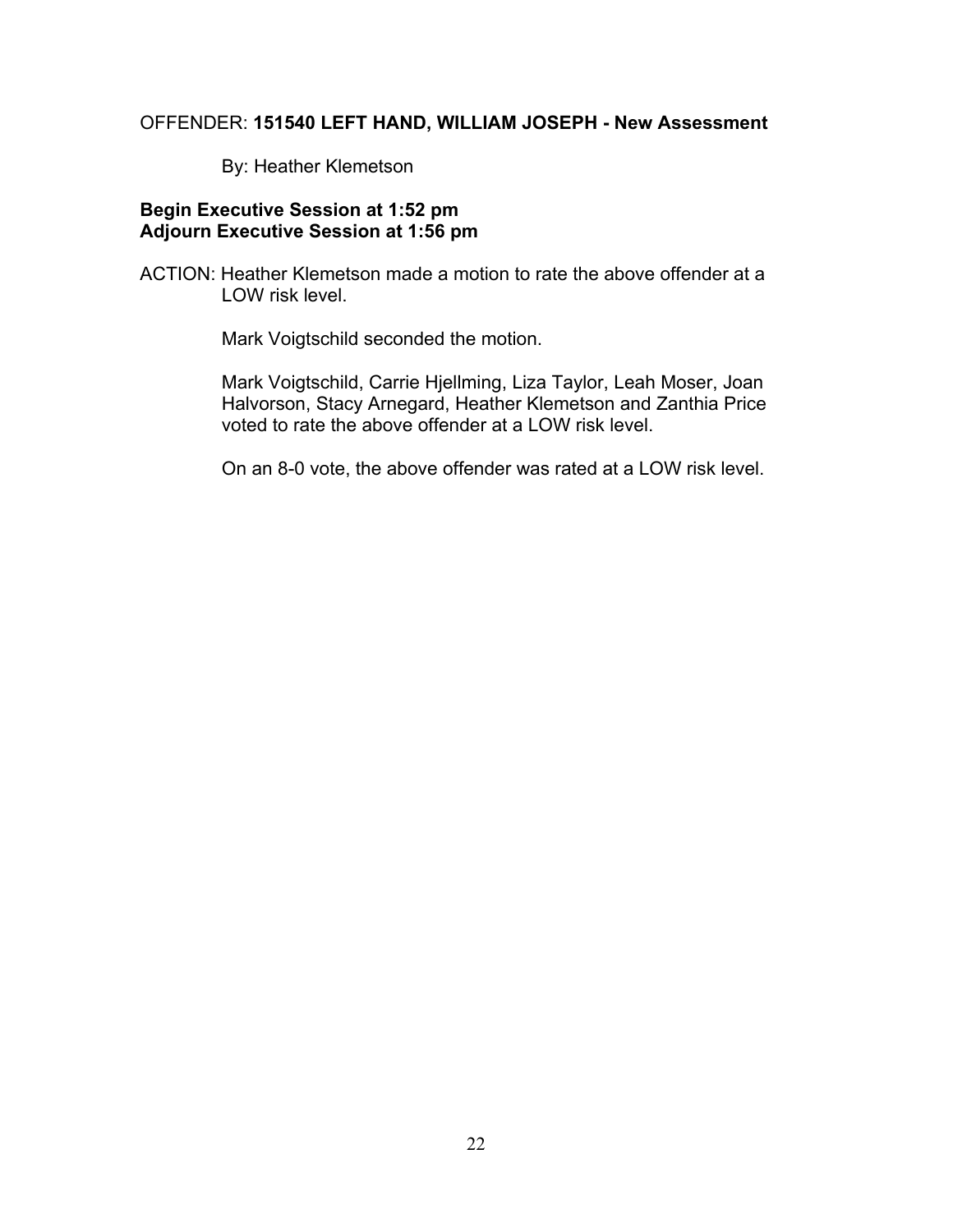# OFFENDER: **258923 SAMUEL, ANDRE AUGUSTUS-REYNOLD - New Assessment**

By: Carrie Hjellming

#### **Begin Executive Session at 1:56 pm Adjourn Executive Session at 2:02 pm**

ACTION: Carrie Hjellming made a motion to rate the above offender at a MODERATE risk level.

Stacy Arnegard seconded the motion.

Carrie Hjellming, Liza Taylor, Leah Moser, Joan Halvorson, Stacy Arnegard, Heather Klemetson and Zanthia Price voted to rate the above offender at a MODERATE risk level.

Mark Voigtschild voted to rate the above offender at a HIGH risk level.

On a 7-1 vote, the above offender was rated at a MODERATE risk level.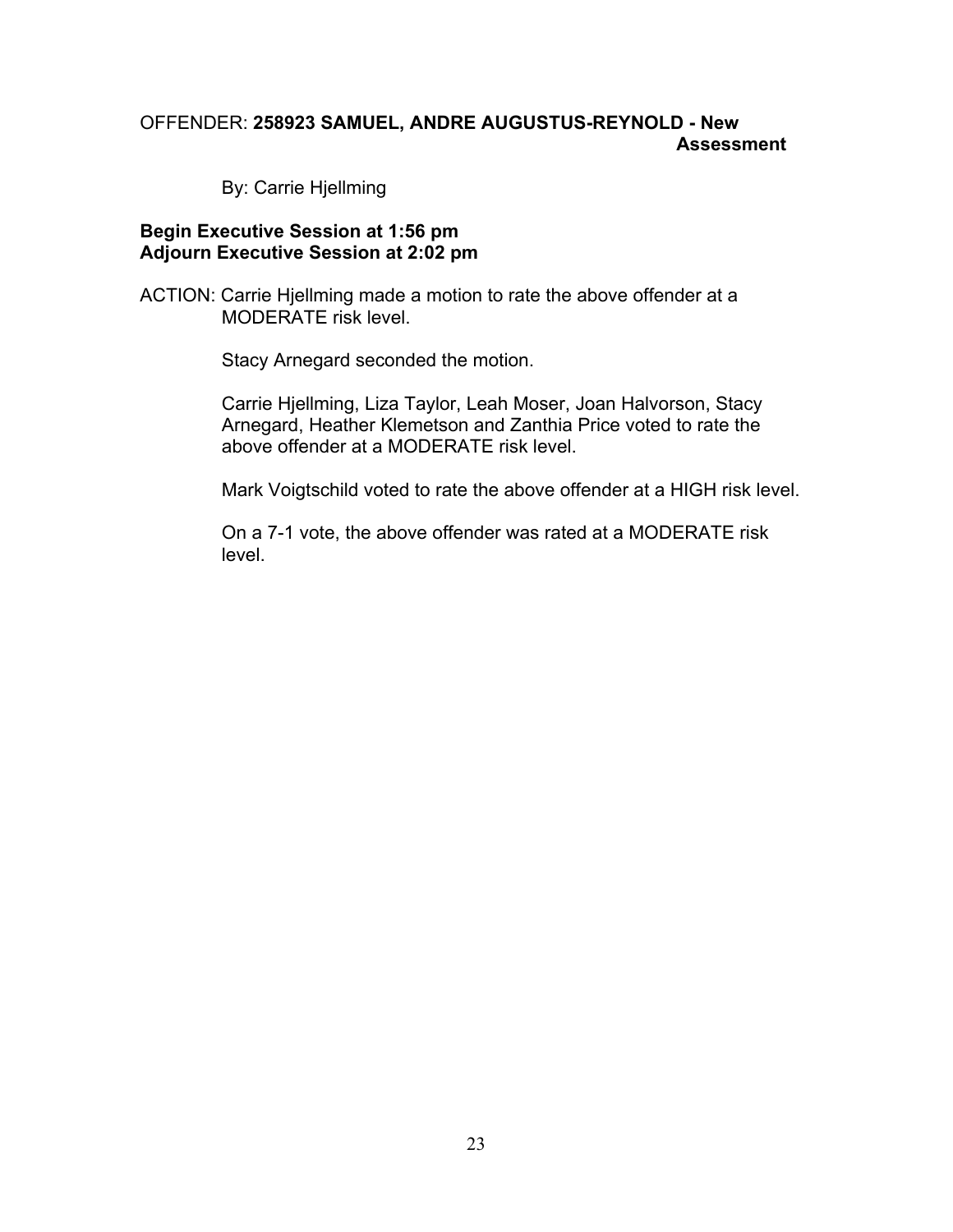## OFFENDER: **254350 BRYANT, GOLDEN BREMON - New Assessment**

By: Leah Moser

## **Begin Executive Session at 2:03 pm Adjourn Executive Session at 2:14 pm**

ACTION: Leah Moser made a motion to rate the above offender at a HIGH risk level.

Zanthia Price seconded the motion.

Mark Voigtschild, Carrie Hjellming, Liza Taylor, Leah Moser, Joan Halvorson, Stacy Arnegard, Heather Klemetson and Zanthia Price voted to rate the above offender at a HIGH risk level.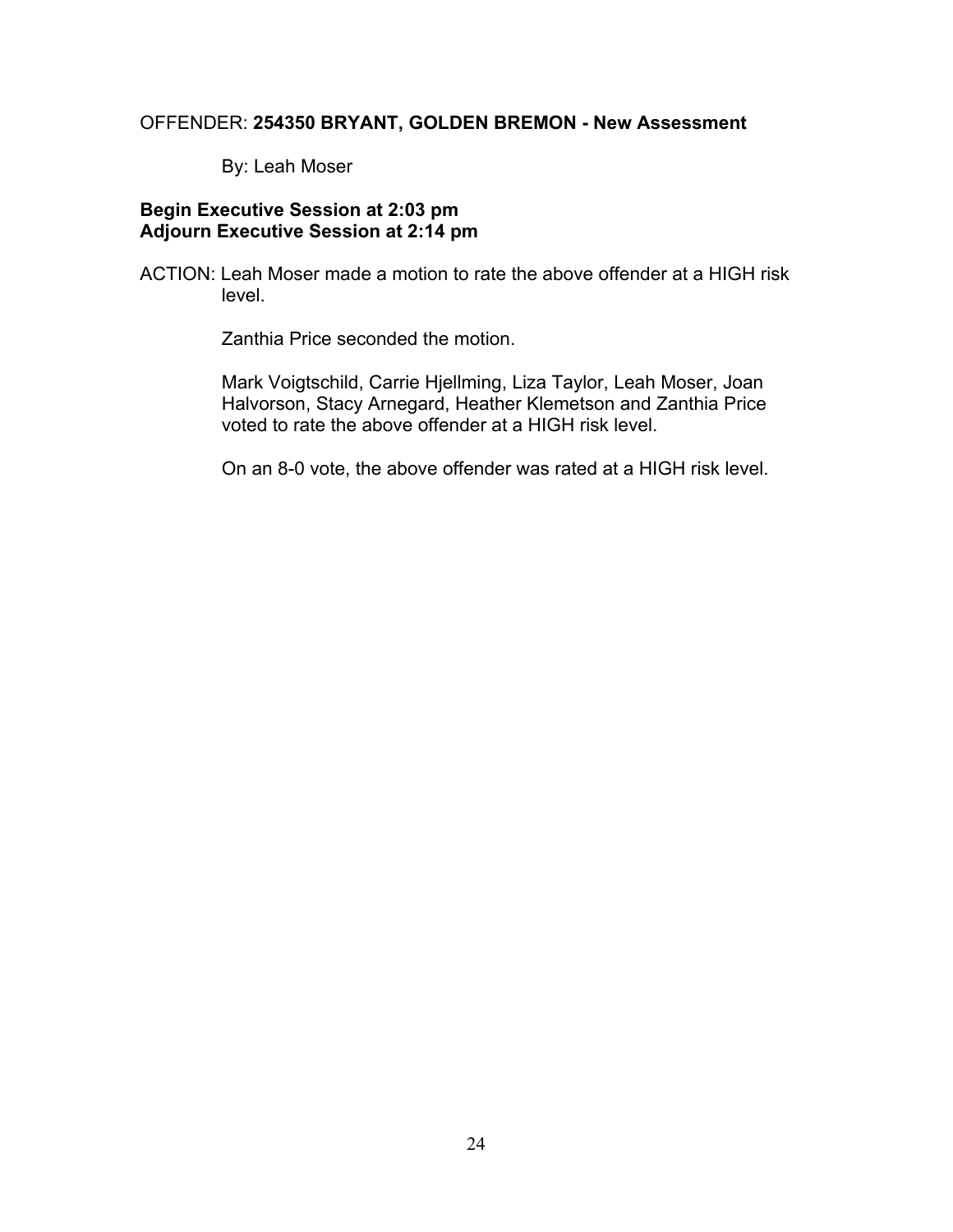## OFFENDER: **185728 DECOTEAU, JORDAN ALLAN - New Assessment**

By: Zanthia Price

## **Begin Executive Session at 2:14 pm Adjourn Executive Session at 2:19 pm**

ACTION: Zanthia Price made a motion to rate the above offender at a HIGH risk level.

Joan Halvorson seconded the motion.

Mark Voigtschild, Carrie Hjellming, Liza Taylor, Leah Moser, Joan Halvorson, Stacy Arnegard, Heather Klemetson and Zanthia Price voted to rate the above offender at a MODERATE risk level.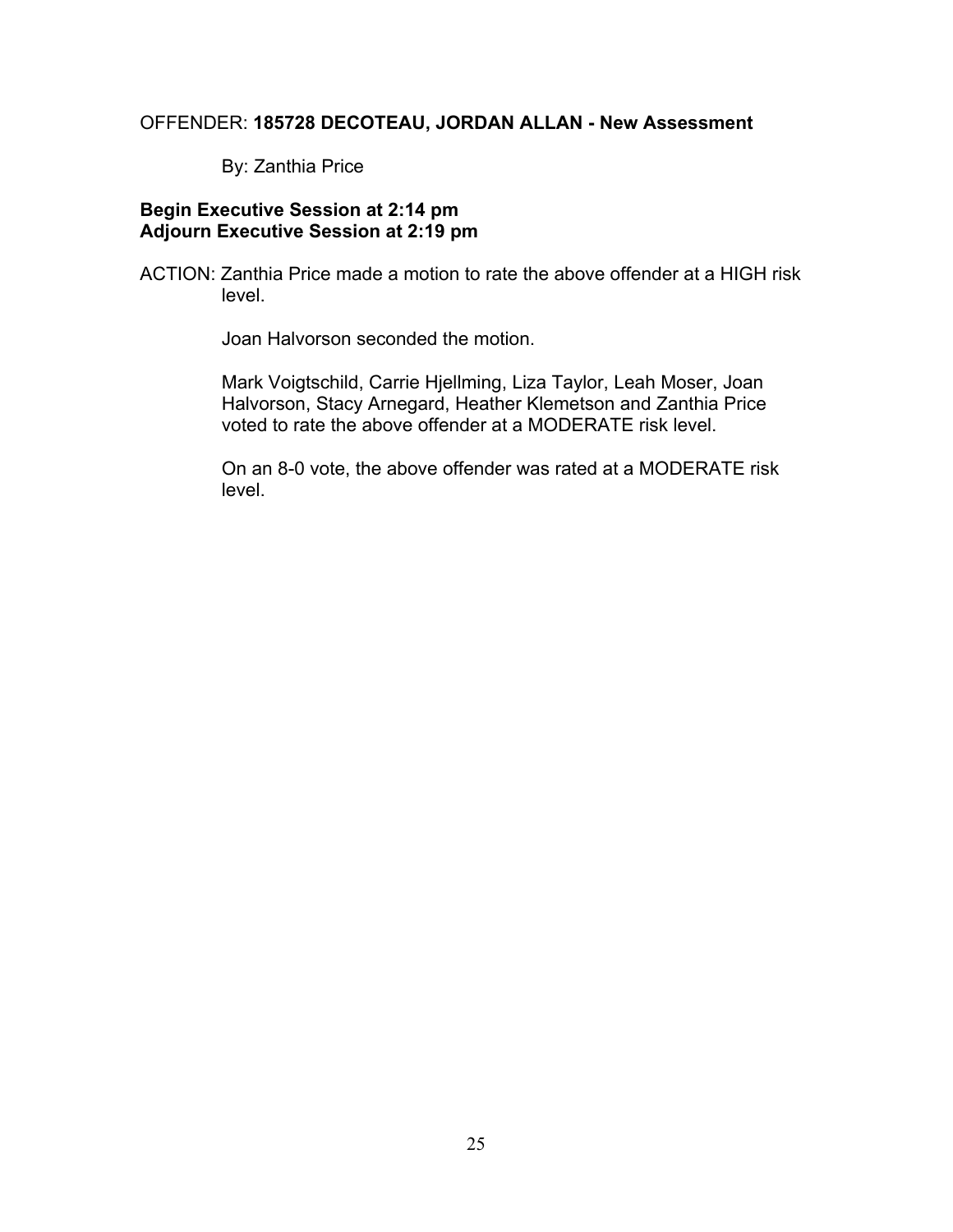#### OFFENDER: **275704 SMITH, OWEN CORDELL - New Assessment**

By: Heather Klemetson

## **Begin Executive Session at 2:20 pm Adjourn Executive Session at 2:29 pm**

ACTION: Heather Klemetson made a motion to rate the above offender at a MODERATE risk level.

Joan Halvorson seconded the motion.

Mark Voigtschild, Carrie Hjellming, Liza Taylor, Leah Moser, Joan Halvorson and Heather Klemetson voted to rate the above offender at a MODERATE risk level.

Stacy Arnegard and Zanthia Price voted to rate the above offender at a HIGH risk level.

On a 6-2 vote, the above offender was rated at a MODERATE risk level.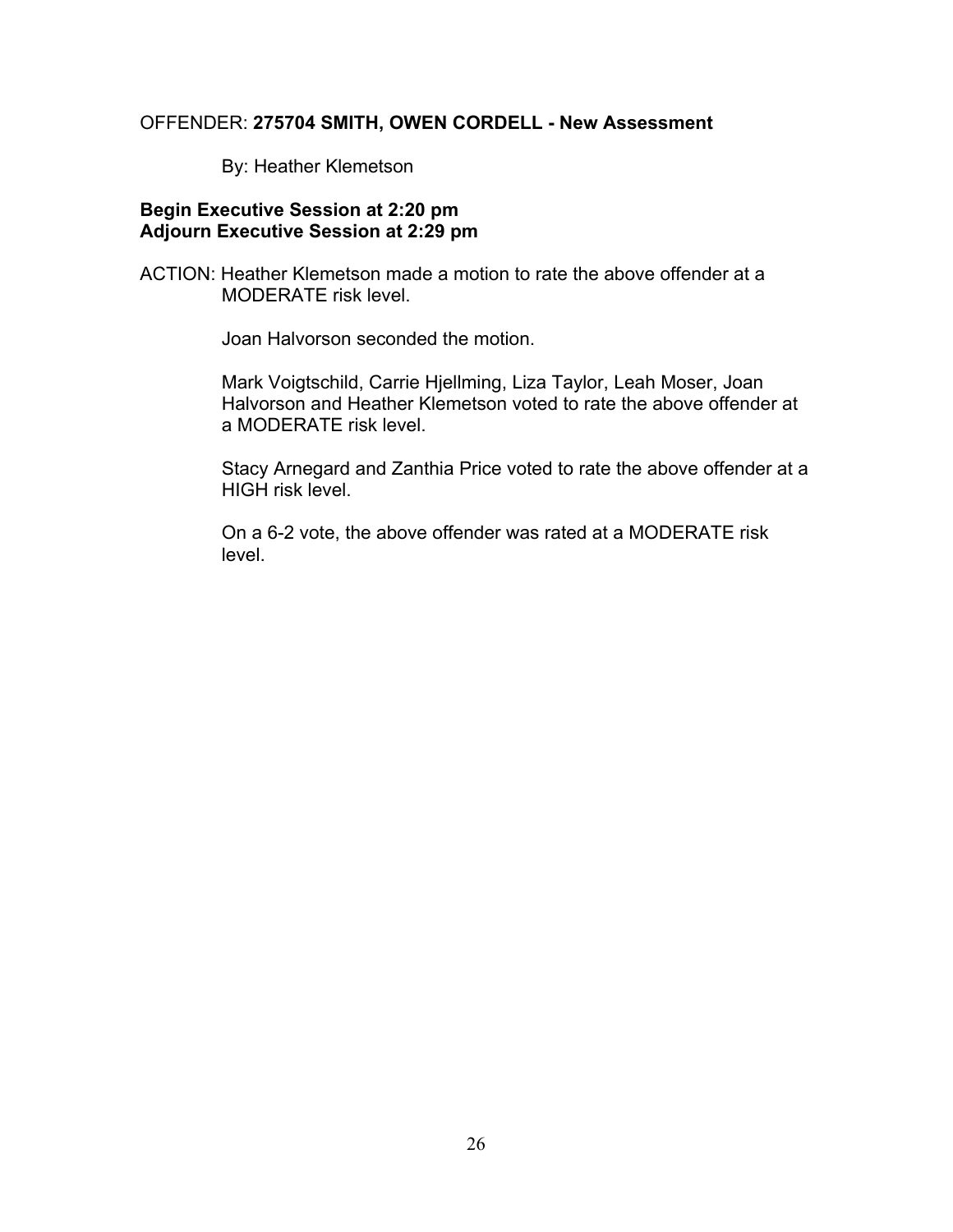#### OFFENDER: **268194 DAGGETT, CHRISTOPHER DANE - New Assessment**

By: Liza Taylor

## **Begin Executive Session at 2:40 pm Adjourn Executive Session at 2:46 pm**

ACTION: Liza Taylor made a motion to rate the above offender at a MODERATE risk level.

Mark Voigtschild seconded the motion.

Mark Voigtschild, Carrie Hjellming, Liza Taylor, Leah Moser, Joan Halvorson, Stacy Arnegard, Heather Klemetson and Zanthia Price voted to rate the above offender at a MODERATE risk level.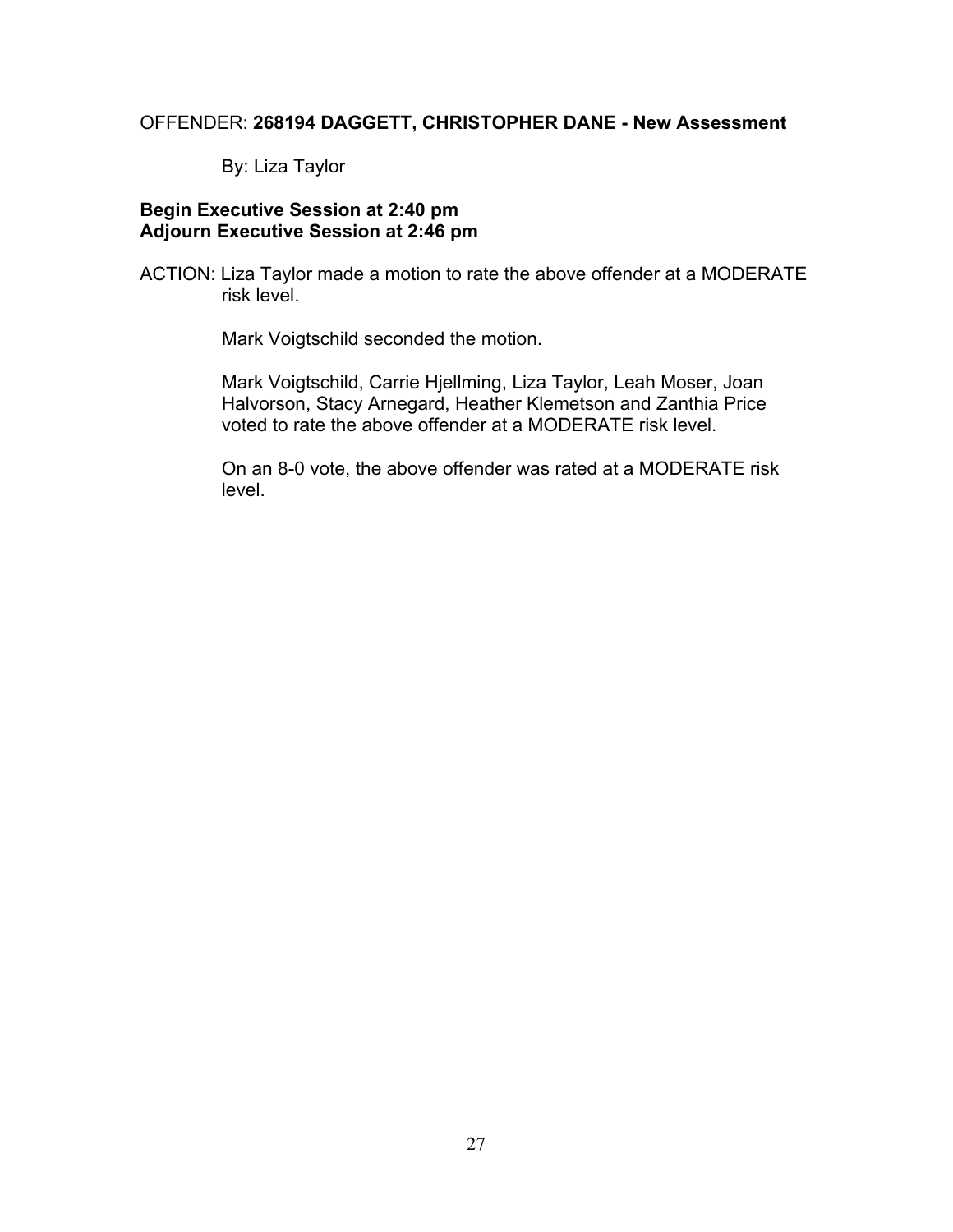#### OFFENDER: **271576 CARRILLO, ABRAHAM - New Assessment**

By: Joan Halvorson

## **Begin Executive Session at 2:47 pm Adjourn Executive Session at 2:51 pm**

ACTION: Joan Halvorson made a motion to rate the above offender at a LOW risk level.

Leah Moser seconded the motion.

Mark Voigtschild, Carrie Hjellming, Liza Taylor, Leah Moser, Joan Halvorson, Stacy Arnegard, Heather Klemetson and Zanthia Price voted to rate the above offender at a LOW risk level.